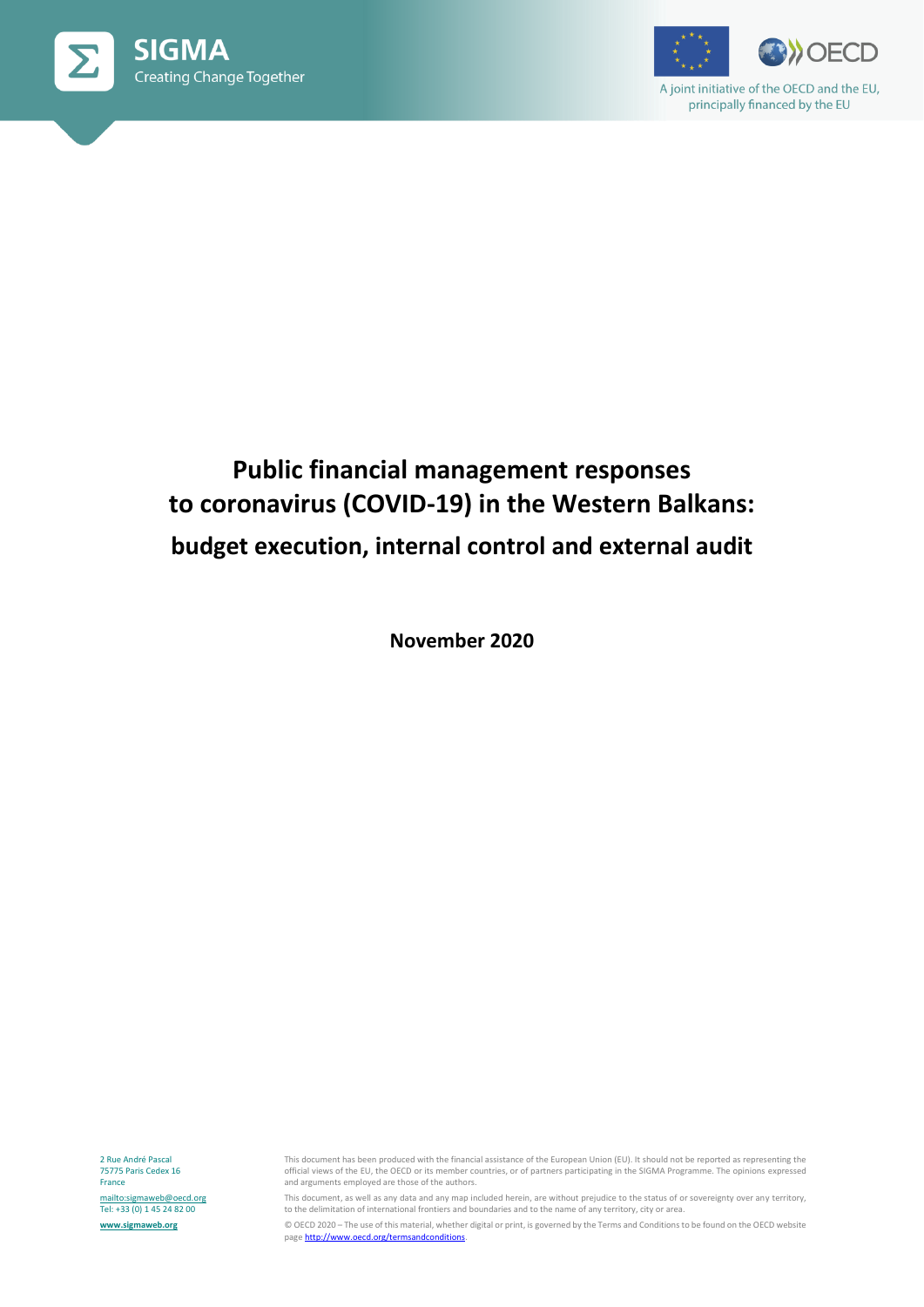# **Table of contents**

\* This designation is without prejudice to positions on status, and is in line with United Nations Security Council Resolution<br>1244/99 and the Advisory Opinion of the International Court of Justice on Kosovo's declaration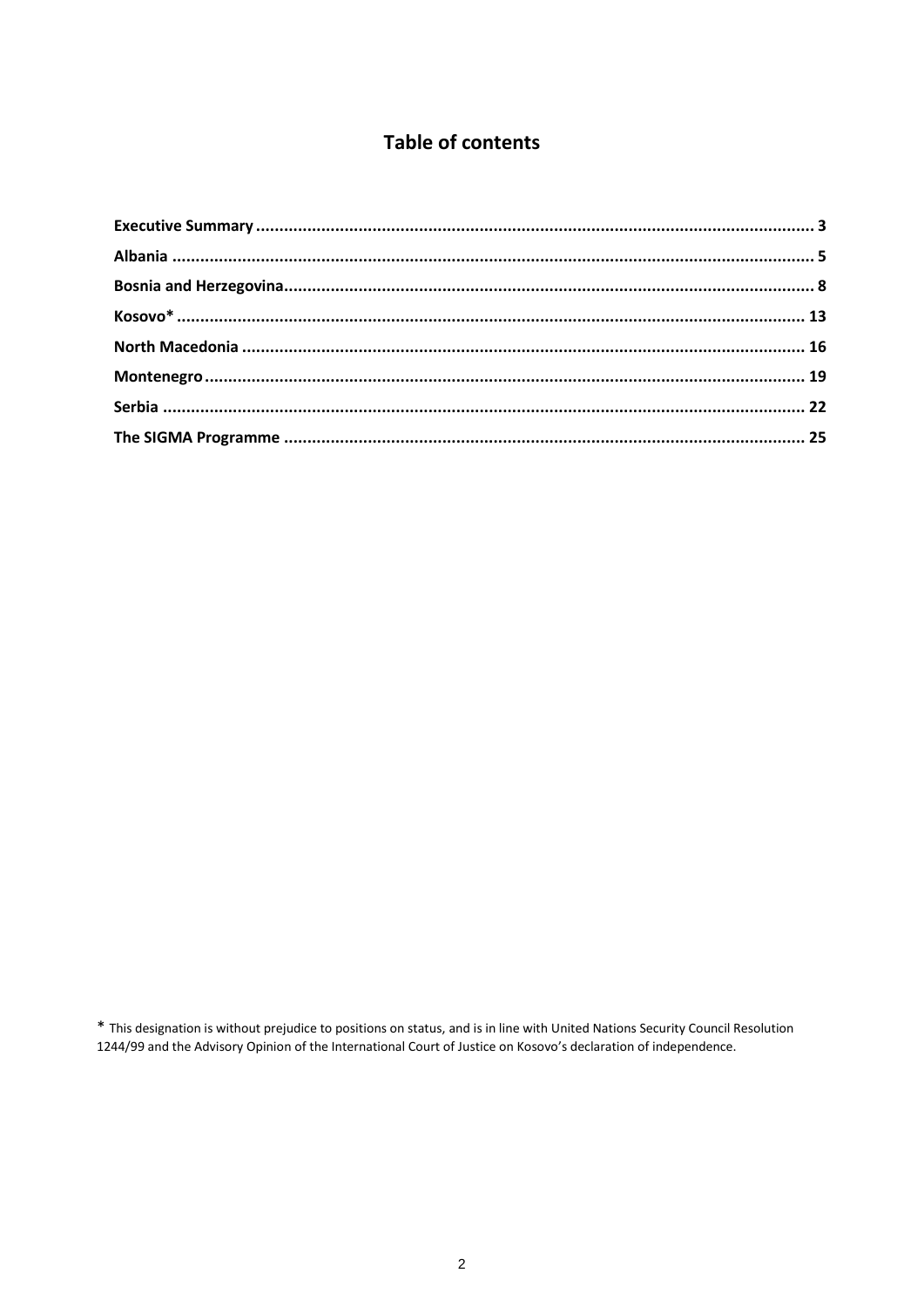# *Executive Summary*

# <span id="page-2-0"></span>**Budget Execution**

The Western Balkan governments responded to the crisis in the same way that their counterparts in the EU and around the globe responded. They made it a priority to ensure the delivery of emergency health services and implementing new fiscal measures on both the revenue and expenditure sides of the budget to assist businesses and employees that were experiencing difficulties. Although these measures will result in larger budget deficits at a time when economic activity is shrinking, it is clear that the governments took the appropriate course of action.

The International Monetary Fund (IMF) has warned about the fiscal risks associated with the pandemic. It has stated that these risks could arise from revenue inflow disruptions as businesses and households face financial stress, and that such disruptions could lead to an unanticipated increase in public debt or the emergence of expenditure arrears. It has also warned that the unanticipated or unknown costs of fiscal measures may present a significant fiscal risk to government finances and that unplanned expenditures may lead to the emergence of expenditure arrears.

In taking actions to mitigate the impact of the pandemic, it is important therefore that Western Balkan governments should respect a number of key points, including that

- the measures were in compliance with budgetary legislation
- the risks associated with these response policies were assessed and managed
- the costs were transparent and frequently monitored
- the public financial management (PFM) systems were maintained as fully operational even with the challenges of working from home or key staff being absent due to illness.

While the outcomes of the policy response has been to increase budget deficits and public debt to GDP ratios, it appears that in all cases in the region the policy responses were fully in accordance with budgetary legislation (although amendments had to be approved by parliaments) and were fully transparent. While certain *individual* measures may have been criticised by analysts as unnecessary, inefficient or subject to fraud, similar observations and debates are taking place in many EU countries and the fact that these debates are taking place suggests that there is a certain amount of transparency surrounding these measures.

#### **Public Internal Financial Control**

There was limited public information about changes implemented in public internal financial control as a result of the coronavirus (COVID-19). Based on the information available, there was little change across the region to the internal control arrangements. Generally, no specific measures have been taken regarding the delegation of authority or to reduce internal controls. However, the declaration of a state of emergency, and the increased use of emergency procurement procedures have been identified as potentially diminishing controls.

The situation around internal control does not appear to diverge significantly from the information available related to the EU, where internal controls seem to continue to operate as before the crisis, especially where electronic systems are in place.

There are likely to be increased risks related to the timely disbursement of funds related to the crisis, as the balance between controls and efficiency may require some calculated risks to be taken to ensure efficient disbursement. The biggest challenge is likely to be beneficiary authentication and fraud prevention, as well higher error rates in applications for and disbursement of funds. Wherever *ex-ante* controls are reduced, these need to be replaced with clear, explicit, and credible expectations of *ex-post* controls.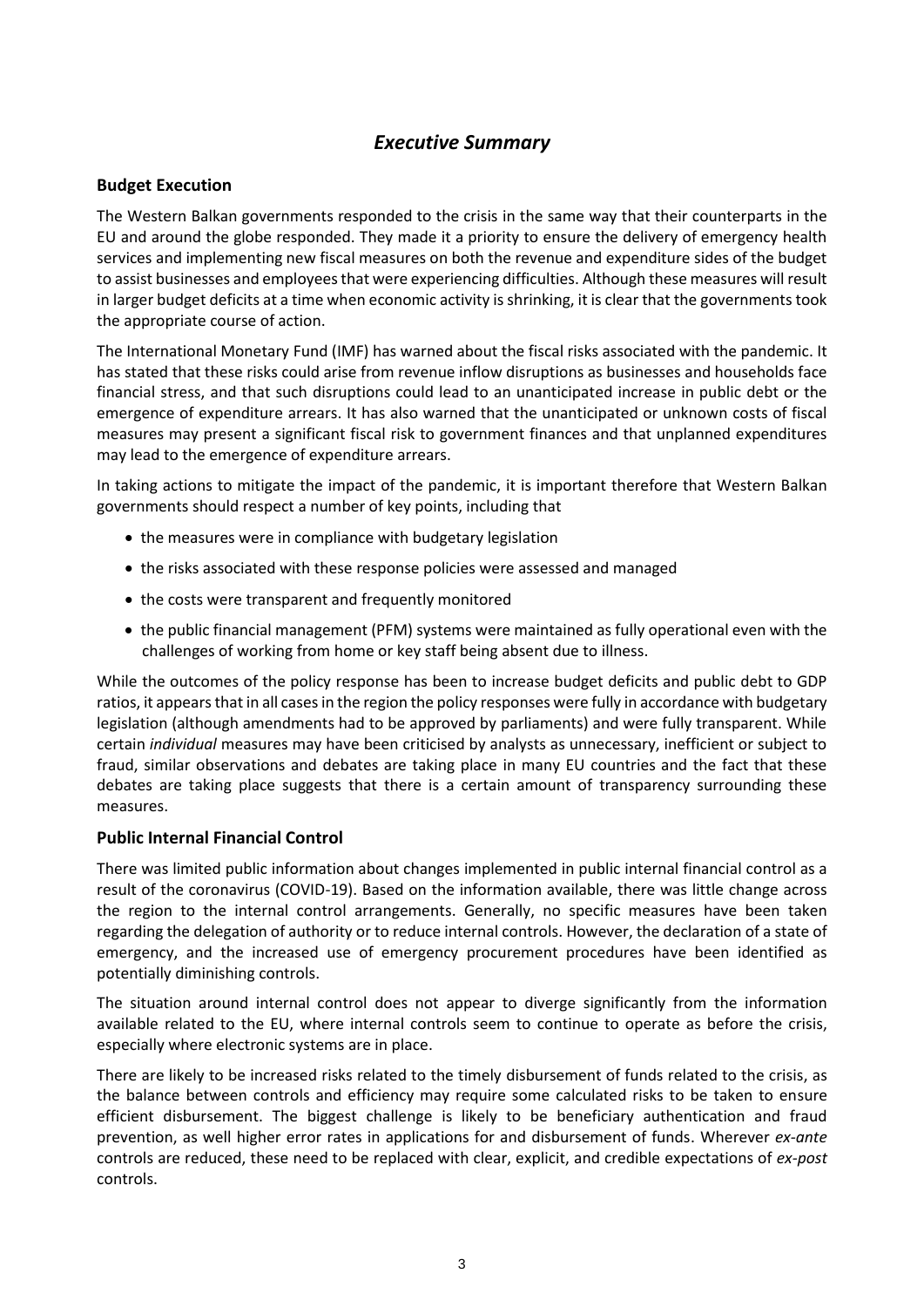With respect to internal audit there were generally no specific changes identified in its role or no public information available across the region. In a situation such as the COVID-19 crisis, internal audit can provide significant value, compensating for any *ex-ante* control modifications or use of emergency procedures by temporarily reducing its systems reviews etc. and conducting *ex-post* control of transactions with little delay.

In the absence of a comprehensive assessment, it is not possible to ascertain how the functioning of internal control mechanisms has been affected.

# **External Audit**

The Supreme Audit Institutions (SAIs) in the region are considering the audit of COVID-19 and the impact on their work, but so far this has generally not resulted in any major changes in their work. In most cases they have continued to deliver their approved work plans for 2020 and have indicated that they will consider COVID-19 specific audits in their planning for 2021.

Across the EU, SAIs have been taking various approaches but it is clear that a number have already been proactive in monitoring the costs of COVID-19 and also undertaking specific audits on COVID-19 related expenditures to ensure that their work is relevant, timely and has impact.

The risk for the SAIs in the Enlargement region of taking a prescriptive approach to fulfilling their 2020 work programmes is that their work will be seen as not being particularly relevant in the current environment, and that by the time COVID-19 related audits are undertaken in 2021 they will be not be as relevant, and any recommendations to protect public funds will be too late to have any significant impact.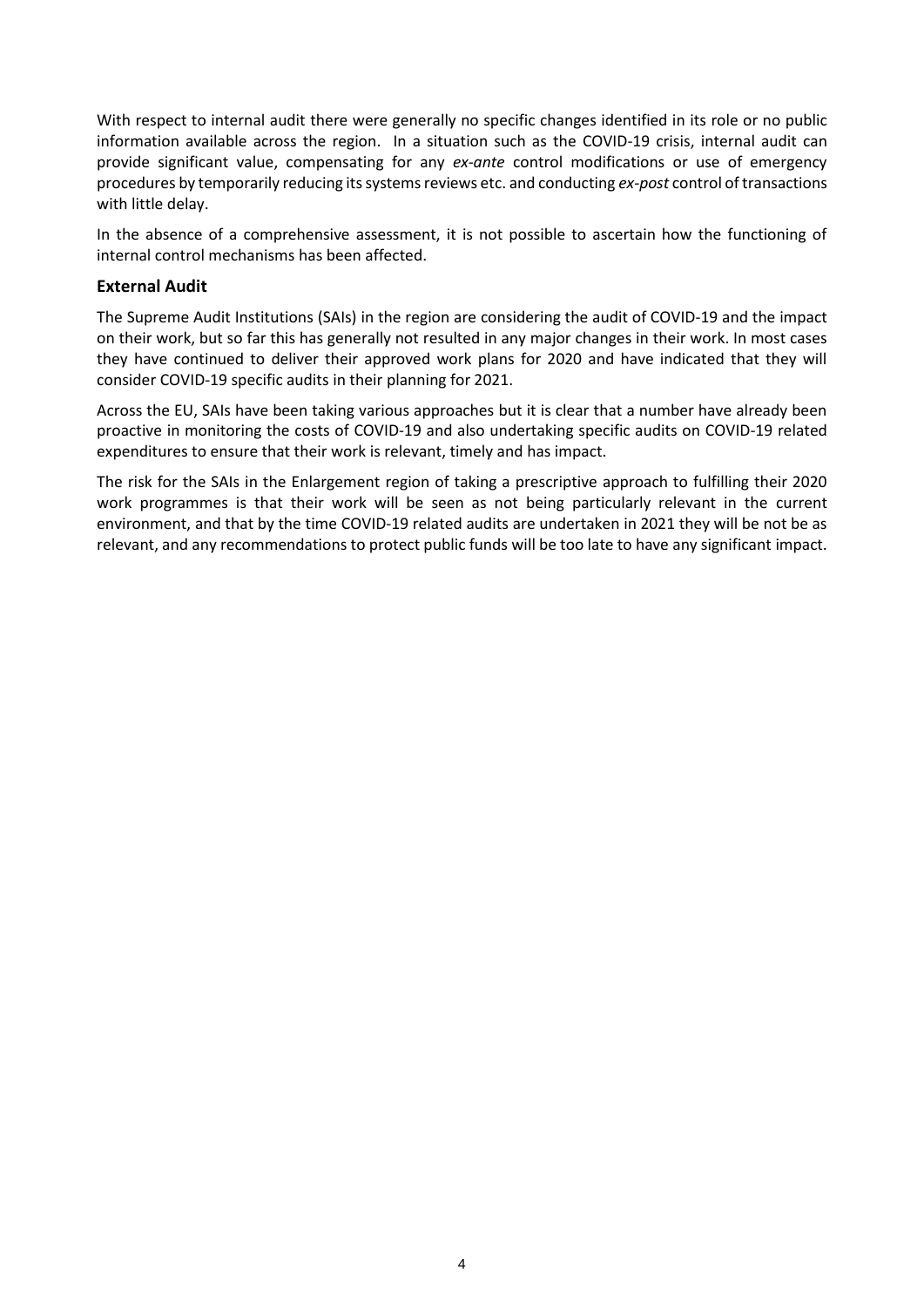# *Albania*

# <span id="page-4-0"></span>**Introduction/Summary**

The fiscal measures introduced in Albania were a mixture of on-budget and off-budget measures. The direct measures come to about 0.9% of GDP and are focused on support to businesses and to employees who have been laid off due to the pandemic, as well as boosting funding for the health sector. The offbudget measures are generally in the form of loan guarantees and loans for working capital, the value of which is estimated to be 1.4% of GDP. While the latter has no immediate impact on the budget, it has the potential to make an impact as guarantees are called in and so these measures should be closely monitored. There is no evidence to demonstrate that internal control procedures have been systematically strengthened.

The SAI included procedures to audit expenditures related to COVID-19 in their audits carried out in 2020, in particular in the ministries which incurred significant COVID-19 expenditure. Their main challenge was to complete the relevant work in difficult circumstances before the statutory reporting deadline.

# **Budget Execution**

# **In budget revisions, were the national laws complied with and were amended budget proposals and finally adopted amendments published?**

The budget law was amended, and amendments were published. In March 2020, the Government publicly announced the budgetary plan in response to the COVID-19 pandemic impact. This plan entered into force in April with the Act No. 6, dated 21.03.2020 "On some amendments and additions to Law No. 88/2019, On the Budget of 2020", and the Act No. 15, dated, 15.04.2020, "On some amendments to Law No. 88/2019, On the Budget of 2020".

These amendments are available at:

- <https://financa.gov.al/wp-content/uploads/2020/03/Akti-Normativ.pdf>

- <https://qbz.gov.al/eli/akt-normativ/2020/04/15/15>

There is no information available on whether the amendment proposals were published beforehand.

#### **Is all crisis-related expenditure on-budget?**

The government has adopted two support packages for people and businesses affected by COVID-19 and these packages have been enacted with the budget amendments mentioned above.

The main objective of the first support package was to mitigate income losses for all those affected by the COVID-19 crisis and preserve the majority of jobs.

The second package extended support to all workers in companies that were directly affected by business closure, recently unemployed, workers in the tourism sector, and all workers in companies with an annual turnover of less than ALL 14 million facing reduced economic activity due to the COVID-19 crisis.

#### **Is the revised budget realistic?**

Based on the Ministry's forecasts and estimates that led to the budget review, there will be a drop in public revenue of ALL 20 billion. The annual real economic growth rate in the country will be at 2%, compared to the original optimistic estimate of 4.1%. The budget deficit will amount to ALL 68.7 billion, i.e., it will almost double, at 3.9% of GDP compared to the originally planned 2.2%.

It is not possible to ascertain if these revenue shortfalls will lead to an impact on arrears. While the risk probably has increased, the Albanian authorities have stated that they are committed to eliminating arrears. This commitment should be maintained, as allowing arrears to accumulate in an economic recession will further damage businesses and also reduce trust in government.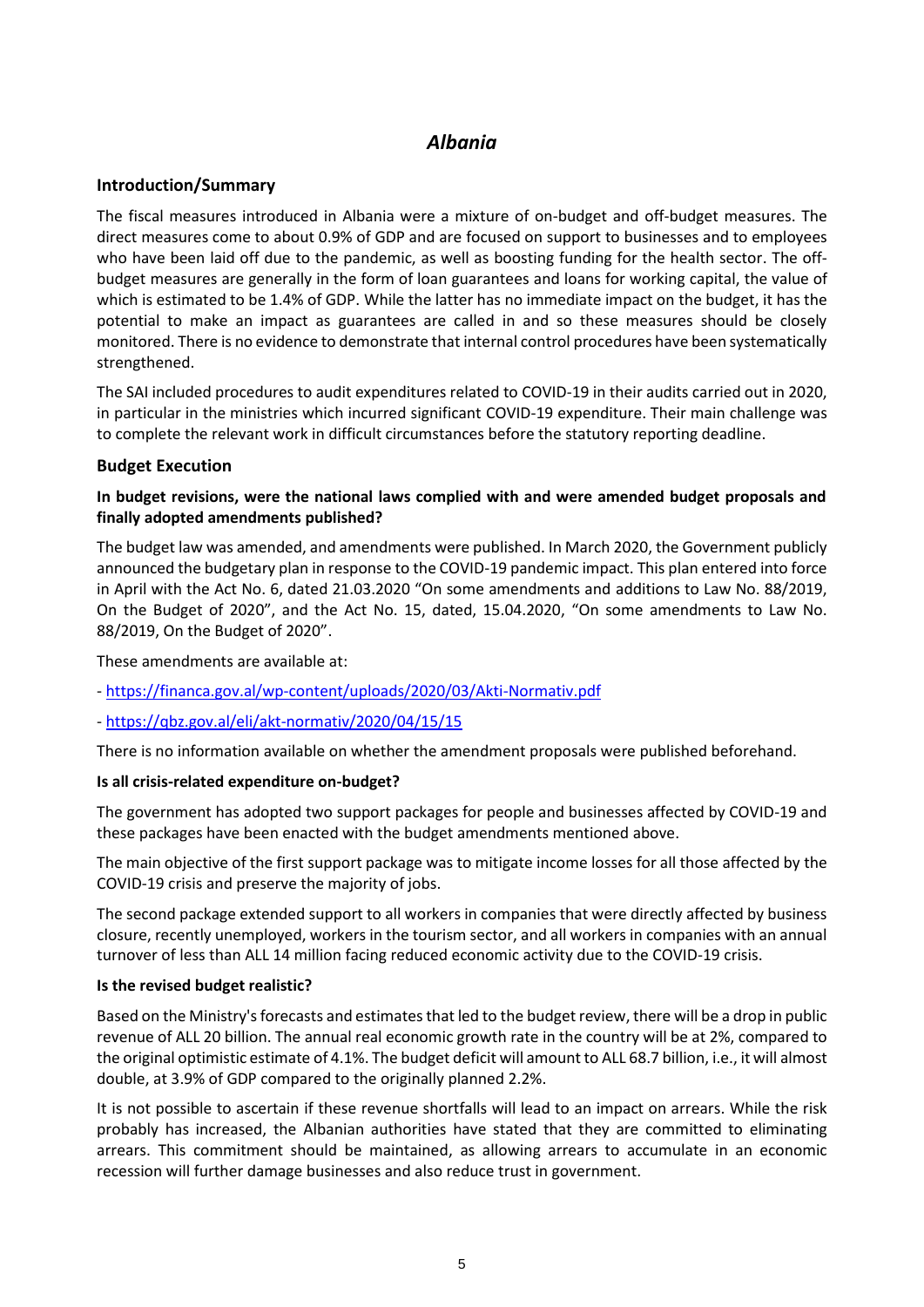Neither is it possible to estimate the impact of tax relief for small business. While the immediate cost in tax foregone may be significant, the longer term costs in the form of failed businesses may be greater. There may be a risk that maintaining this relief beyond the duration of the pandemic will have a negative impact on public finances, although this is not certain. Any cost to the Treasury may be more than offset by the boost that these measures provide to small business. It would be prudent, however, to review the impact of these measures regularly in order to determine if the desired impact is reflected in reality and if the measures are still necessary and effective.

# **What is the impact of the revenue shortfalls on the implementation of the capital budget, and fiscal obligations to PPPs? How is re-prioritisation of the project pipeline managed?**

There is no clear information on capital budget and public-private partnerships (PPPs).

However, media outlets report on a controversial PPP initiative for building a new National Theatre in Tirana. Recently, the Government abruptly announced its intention to go on with the project and to demolish the existing theatre. Among the questions raised was whether this should be a priority in the midst of the COVID-19 crisis.

Based on the PMO's website, infrastructure projects that are part of Albania's post-disaster/earthquake reconstruction programme are still ongoing. Although it cannot be determined for certain in the absence of a detailed assessment, it is likely that the costs of these projects are reflected in the medium term budget framework.

# **Is monitoring of fiscal risks strengthened to ensure that liquidity is maintained?**

The Ministry of Finance and Economy (MOFE) has been working to strengthen its fiscal monitoring capacities with the support of the IMF, even before the pandemic. They are particularly focusing on credit guarantees to state owned enterprises (SOEs). However, credit guarantees are not limited to SOEs; they are also available to privately owned businesses. As in many EU countries, anecdotal evidence has been provided to suggest that much of this support was not necessary<sup>1</sup>. Only a detailed examination of the transactions can prove this one way or the other but it seems reasonable for the Albanian authorities to ensure that any such review should be conducted by the Albanian Supreme Audit Institution.

#### **Internal Control**

# **Were/are internal controls reduced or authority delegated to speed-up decision-making/disbursement processes?**

During the COVID-19 pandemic, there were no specific measures taken regarding the delegation of authority. However, measures have been taken to ensure the normal functioning of internal control systems, even though most of the public administration staff has been working from home. Several instructions have been provided to public units in order to maintain control over public expenditures. As such, the Principal Authorising Officer (the Secretary General of the MoFE) has instructed Authorising Officers to report weekly on priority expenditures in order to maintain normal functioning of institutions and the continuity of public services.

#### **If yes to the preceding question, was the role of internal audit strengthened?**

The role of internal audit has not changed. Neither has it been reduced, although the requirement to work from home and the impact of illness will have affected internal audit as much as any other area of the administration.

<sup>1</sup> [https://balkaninsight.com/2020/07/15/albanias-moneyed-men-reap-covid-relief-despite-government-vow/.](https://balkaninsight.com/2020/07/15/albanias-moneyed-men-reap-covid-relief-despite-government-vow/)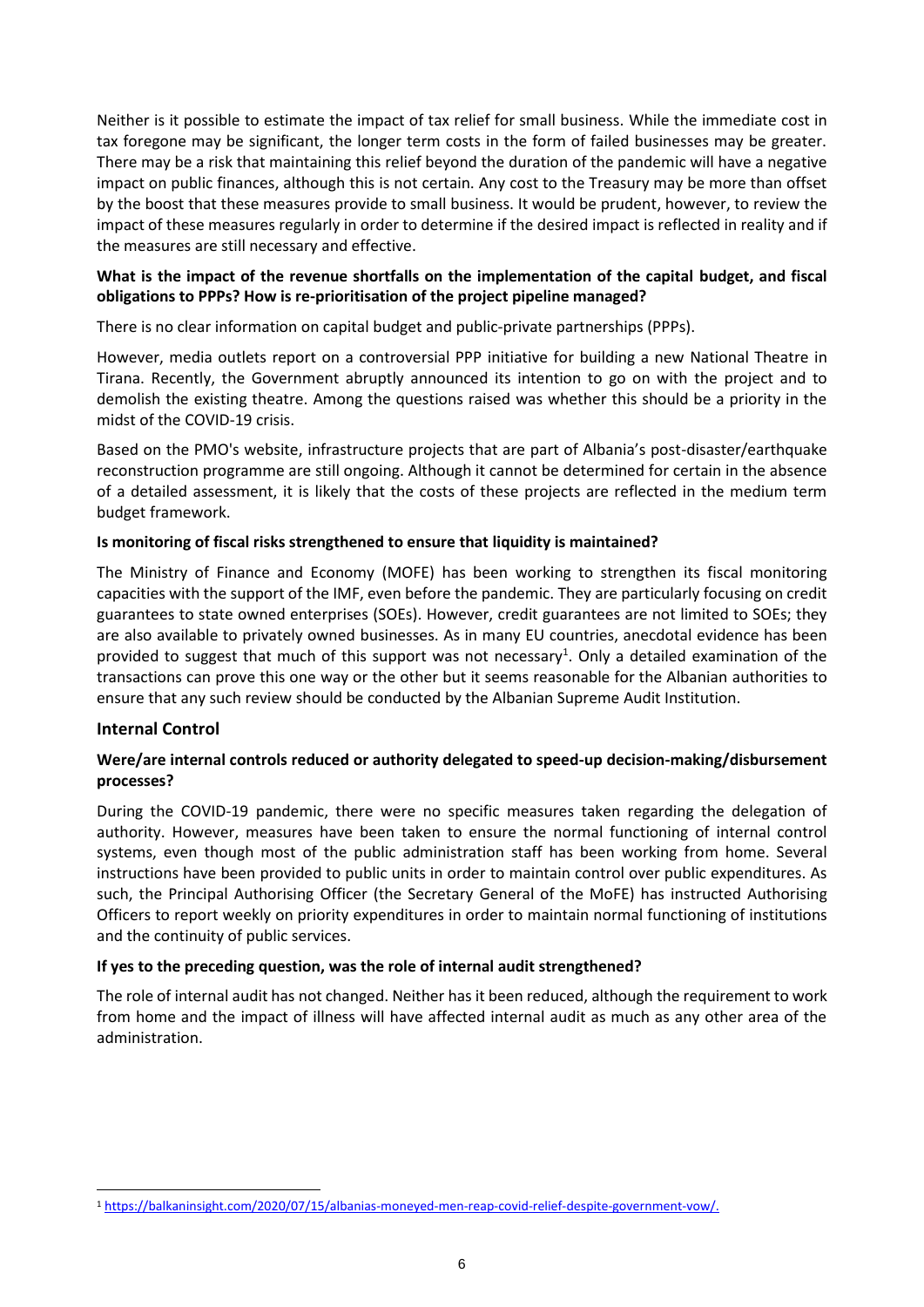# **External Audit**

# **Is the SAI anticipating and preparing for any special audits on emergency spending as a result of the COVID-19 crisis, or have they actually started some work?**

The SAI planned to undertake auditsin ministries where significant expenditures related to COVID-19 have occurred, including the Ministry of Health, the Ministry of Internal Affairs and the Ministry of Defence. Audit procedures have been approved by the SAI Chairman to examine the expenditures incurred as a result of the COVID-19 situation. The fieldwork was planned to be completed for these audits in the middle to end of July 2020. At present nothing seems to be publicly available on the outcome of these audits. In all other audits that are planned to be conducted during 2020, the teams have also been directed to audit COVID-19 expenditures.

# **Does the SAI have the necessary capacity and resources to undertake such audits? If, not what are the key challenges they face?**

The audit capacity and resources were determined during the normal planning process asthe work related to COVID-19 is being undertaken as part of the audits that were already part of the annual audit plan. However, the relevant audit teams have been strengthened, with more experienced auditors focused on auditing this specific topic. External experts are also to be involved where required.

The main challenge may be time, given the constitutional obligation that the SAI has to prepare and report the Budget Execution Report to the Parliament in October 2020. Due to the SAI mainly working on-line and employees in the ministries also working partly on-line, there are challenges in conducting meetings and interviews for audits, creating risks to the completion of the audits in line with the timelines.

# **Sources**

Albanian Supreme Audit Institution

Local NGO

IMF

<https://www.imf.org/en/Topics/imf-and-covid19/Policy-Responses-to-COVID-19>

[https://www.imf.org/external/datamapper/NGDP\\_RPCH@WEO/OEMDC/ADVEC/WEOWORLD?year=202](https://www.imf.org/external/datamapper/NGDP_RPCH@WEO/OEMDC/ADVEC/WEOWORLD?year=2020) [0](https://www.imf.org/external/datamapper/NGDP_RPCH@WEO/OEMDC/ADVEC/WEOWORLD?year=2020)

Reuters - [https://www.reuters.com/article/us-health-coronavirus-albania-economy/albania-halves-2020](https://www.reuters.com/article/us-health-coronavirus-albania-economy/albania-halves-2020-gdp-growth-to-2-amid-coronavirus-slowdown-idUSKBN2190YH) [gdp-growth-to-2-amid-coronavirus-slowdown-idUSKBN2190YH](https://www.reuters.com/article/us-health-coronavirus-albania-economy/albania-halves-2020-gdp-growth-to-2-amid-coronavirus-slowdown-idUSKBN2190YH)

Balkan Insight - [https://balkaninsight.com/2020/05/15/opposition-barricades-national-theatre-as-the](https://balkaninsight.com/2020/05/15/opposition-barricades-national-theatre-as-the-government-moves-to-demolish-it/)[government-moves-to-demolish-it/](https://balkaninsight.com/2020/05/15/opposition-barricades-national-theatre-as-the-government-moves-to-demolish-it/)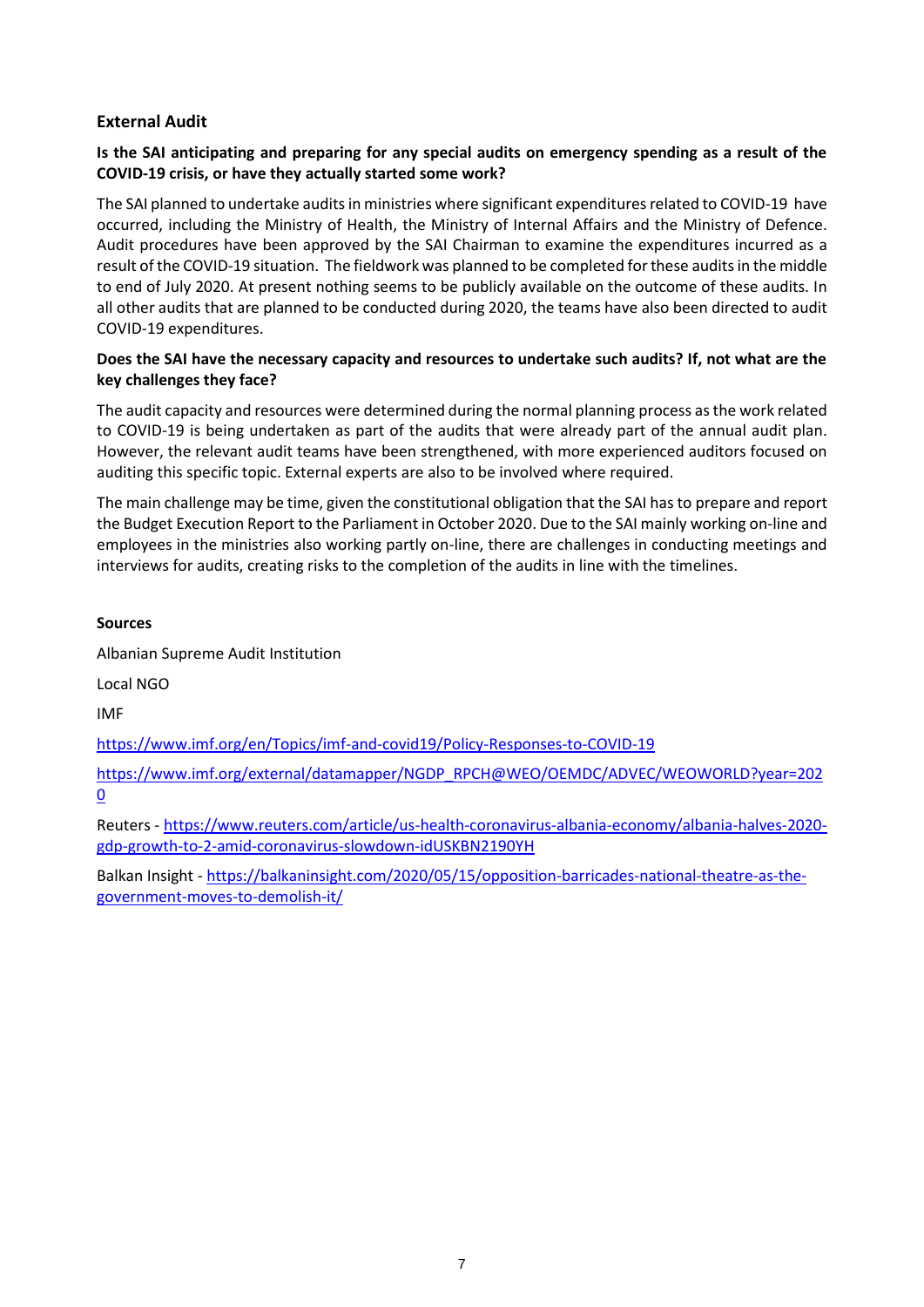# *Bosnia and Herzegovina*

# <span id="page-7-0"></span>**Introduction/Summary**

The fiscal measures introduced in Bosnia and Herzegovina (BiH) were a mixture of on-budget and offbudget measures. The direct measures come to about 3.4% of GDP and are focused on the purchase of medical equipment and payments to front line medical professionals (2.0% of GDP) and support to business and to employees who have been laid off due to the pandemic (1.4% of GDP). The off-budget measures mainly include the establishment of two guarantee funds to maintain and improve the liquidity of companies. The contingent liability cost of these is estimated to be 2.3% of GDP. While the latter has no immediate impact on the budget, it has the potential to make an impact as guarantees are called in and so these measures should be closely monitored.

There is no evidence to demonstrate that internal control procedures have been systematically changed or strengthened.

The Audit Offices have continued to deliver their approved work plans for 2020 and so far have not undertaken any specific, COVID-19 related audits. They have indicated that COVID-19 will be specifically addressed in the audit planning for 2021. However, issues with respect to their capacity have been highlighted, particularly due to the level of mandatory audits they conduct.

# **Budget Execution**

# **In budget revisions, were the national laws complied with and were amended budget proposals and finally adopted amendments published?**

According to the data available, budget amendments were made at the entity level only. At the state level, the law on financing institutions of BIH has not been adopted for 2020 and the financing is done through decisions on temporary financing, for the period January - March, and April - June, available at: [https://bit.ly/3gsvMBv.](https://bit.ly/3gsvMBv) This does not mean that the State Institutions failed to take any fiscal response as a result of the crisis. It merely means that without an approved budget there can be no amended budget, since there was none to amend. Furthermore, the State Ministry of Finance and Treasury opened a special account for donations to be made against COVID-19. However, documentation suggests that the response was at the Entity level<sup>2</sup>. This is to be expected because if one looks at the responsibilities of the State Council of Ministers we will see that Health, Social Affairs and Education are all at Entity level.

# *The Federation of Bosnia and Herzegovina (FBiH):*

The Government of the FBIH adopted, in an urgent procedure, the proposal of the Decision on 2020 FBIH Budget Amendments, and the Parliament passed the Law on Amendments on FBIH 2020 Budget Execution, due to the pandemic outbreak. There has been a planned increase in expenditure of around EUR 250 million as part of the Stabilisation Fund, to suppress the negative impact of the pandemic. The adopted amendments, as well as the proposals of these acts, were published on the Parliament website.

The decision (both the proposal and the final) is published at:

<https://parlamentfbih.gov.ba/v2/bs/propis.php?id=517>

The Law on Amendments (both the proposal and the final) is published at: <https://parlamentfbih.gov.ba/v2/bs/propis.php?id=516>

# *The Republika Srpska (RS):*

Budget amendments were made through an urgent procedure. This meant that amendments were introduced by a Government regulation for which the legal power had been confirmed by the Parliament in May 2020, together with a set of other regulations on COVID-19. The Law on Budget Execution for 2020 was also amended in an urgent procedure. The budget was boosted by an additional EUR 94 million, as a

 <sup>2</sup> [https://www.imf.org/en/Topics/imf-and-covid19/Policy-Responses-to-COVID-19#B.](https://www.imf.org/en/Topics/imf-and-covid19/Policy-Responses-to-COVID-19#B)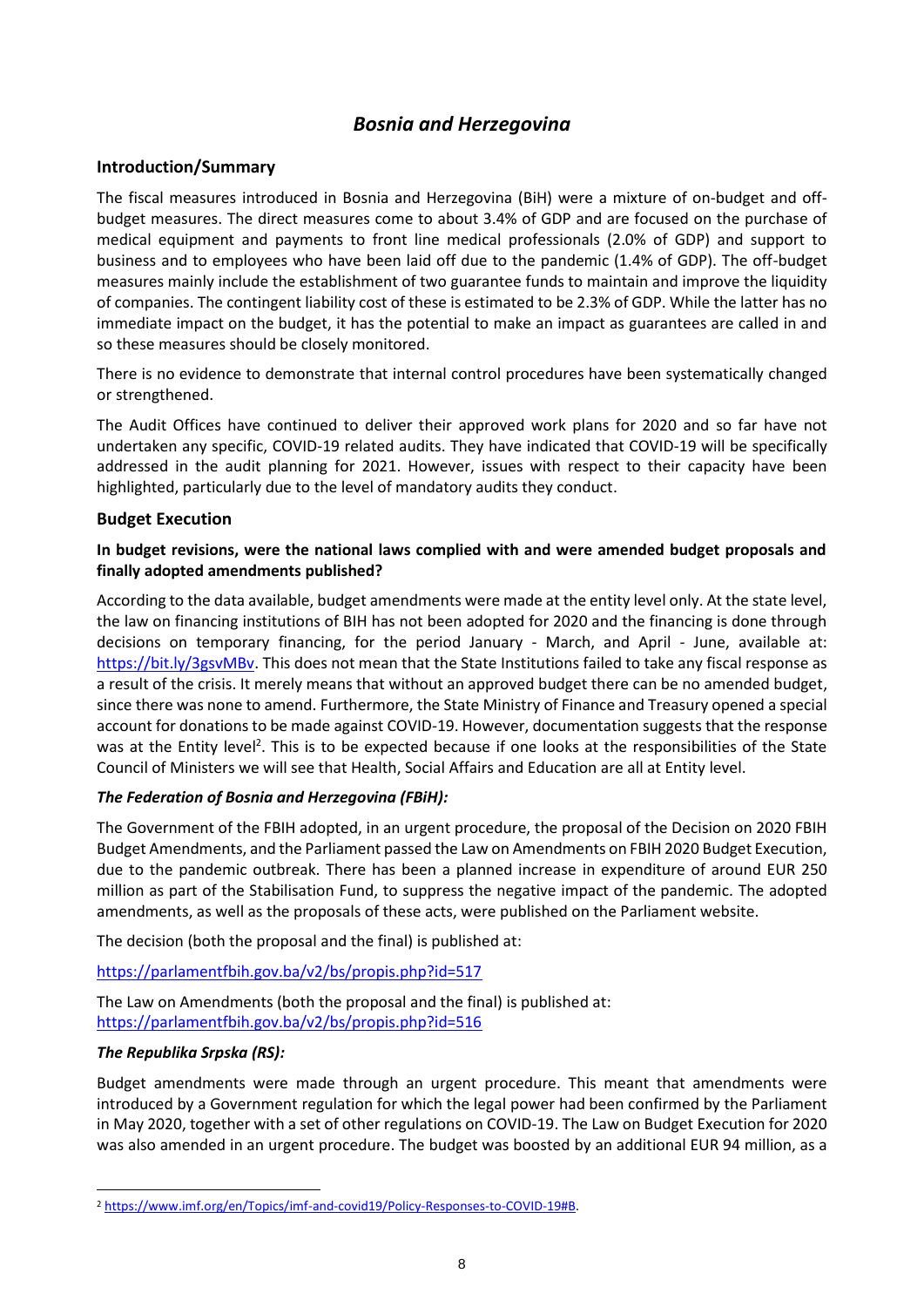way to counter the negative impacts of the pandemic. However, documents showing proposed and adopted budgetary amendments are not publicly available at the moment.

#### **Is all crisis-related expenditure on-budget?**

As stated above, off-budget measures have been initiated but to date there is no information as whether there has been an impact on the budget.

For the state level, the Ministry of Finance and Treasury of BIH has opened special accounts as part of the single treasury account, for financial assistance in fighting COVID-19 consequences, and has published information on paid donations. The Ministry of Treasury and Finance does not specify in its announcement for what purpose these donations are collected, generally stating "financial assistance in the fight against the COVID-19". It does state, however, that this dedicated sub-account, within the BiH Treasury Single Account, was opened at the request of the Ministry of Security<sup>3</sup>. That Ministry provides details on received donations, including the amount, date, donor and currency, here:

# <http://donacije.msb.gov.ba/index.php?r=donations%2Findex>

# *FBIH:*

According to the Economic Stabilisation Programme, it appears that all measures related to the economic recovery were covered by the budget.

# *Republika Srpska:*

Numerous measures were imposed in order to support the domestic economy, as well as the daily life of the citizens. These measures were enforced through several bylaws that were later confirmed by the National Assembly. These expenditures are not part of the Budget as they came from the Solidarity Fund for the Reconstruction of Serbia established in 2014 under a Board of Management. They would probably be considered as part of the Budget under European System of Accounts (ESA) conventions as the Fund seems to be controlled by government and is non-market.

On 26 March 2020, the Government of RS announced that:

- Funds raised the for the Solidarity Fund from voluntary payments of public sector employees should be used solely to assist employees in the real sectors affected by extraordinary measures to contain COVID-19;
- The Government would pay taxes and social security contributions to employees of entities directly affected by these decisions (e.g. catering, retail, small entrepreneurs) under the condition that their employers pay net salary;
- It would actively work on establishing a Fund for economic aid, which became operational in May; this was the Compensation Fund, which was established by the decree published in the Official Gazette 46/20, 2020.

#### **Is the revised budget realistic?**

#### *FBIH:*

Budget revisions under different scenarios were examined to estimate their potential outcomes. It is planned each measure will be supported by additional amendments concerning taxes and incomes. It remains unclear whether measures related to international loans, and particularly to strengthening the health sector, are realistic.

<sup>3</sup> [https://www.mft.gov.ba/bos/index.php?option=com\\_content&view=article&id=1021:otvoren-namjenski](https://www.mft.gov.ba/bos/index.php?option=com_content&view=article&id=1021:otvoren-namjenski-podracun-za-pomoc-u-borbi-protiv-virusa-covid-192&catid=34:vijesti&Itemid=162)[podracun-za-pomoc-u-borbi-protiv-virusa-covid-192&catid=34:vijesti&Itemid=162.](https://www.mft.gov.ba/bos/index.php?option=com_content&view=article&id=1021:otvoren-namjenski-podracun-za-pomoc-u-borbi-protiv-virusa-covid-192&catid=34:vijesti&Itemid=162)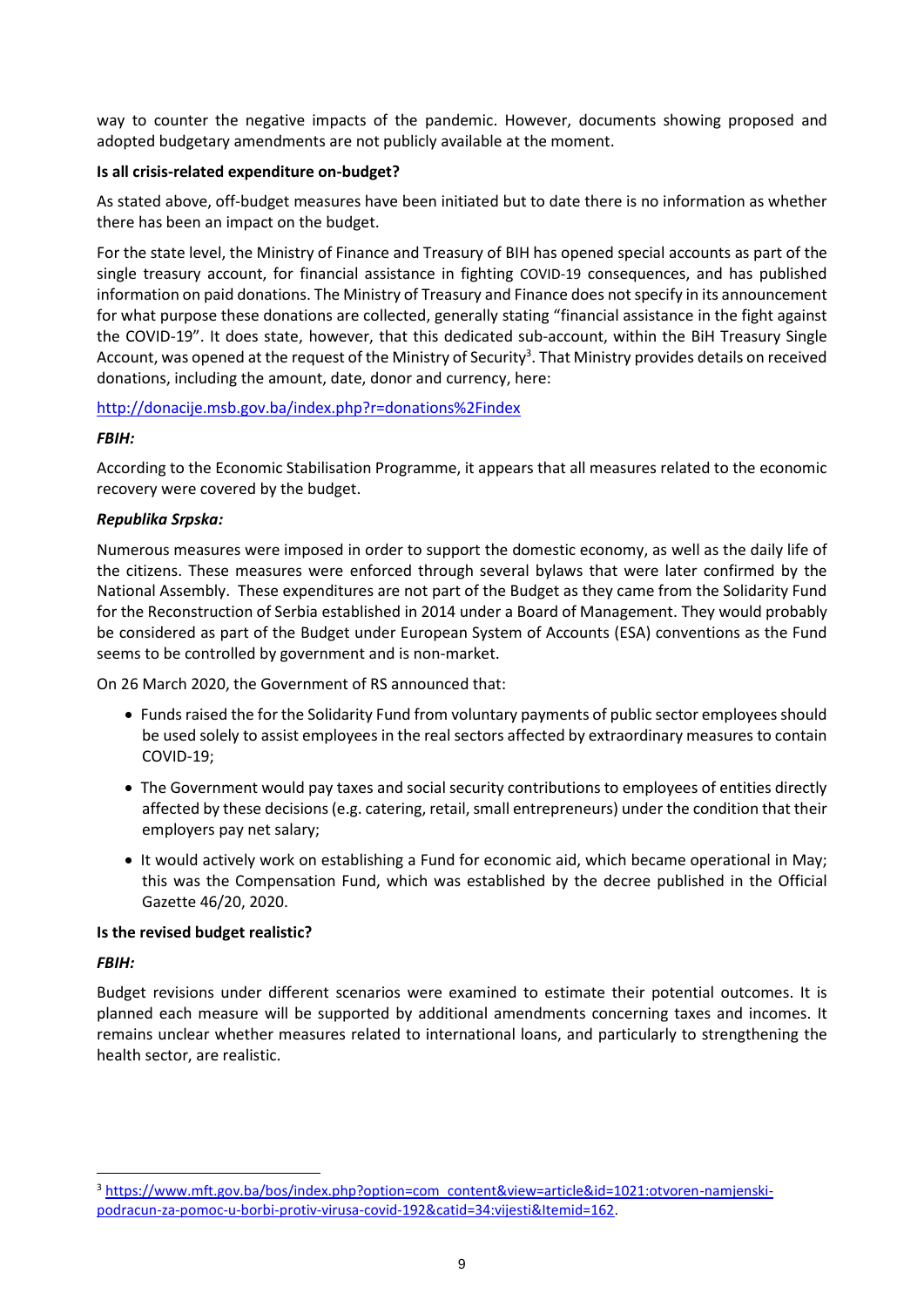# *Republika Srpska:*

Prescribed measures for supporting the domestic economy are not clear enough, in particular concerning the additional funds required to finance them. It appears that there is an intention to take up loans from the World Bank and the International Bank for Reconstruction and Development.

# **What is the impact of the revenue shortfalls on the implementation of the capital budget, and fiscal obligations to PPPs? How is re-prioritisation of the project pipeline managed?**

### *FBIH:*

Attention was given to continuing the project aimed to explore the potential of extracting oil and gas in Bosnia and Herzegovina, as well as to the infrastructure project dealing with the railroad system.

# *Republika Srpska:*

No information was available on challenges to the capital budget implementation, or any particular capital project. However, numerous measures aimed at making the fiscal system flexible were adopted through a series of bylaws. A series of bylaws (decrees) were introduced to alleviate the problems faced by businesses and their employees. It would appear these do not include anything concerning capital investment.

# **Is monitoring of fiscal risks strengthened to ensure that liquidity is maintained?**

No additional monitoring mechanism was introduced or strengthened, based on the information available.

# **Internal Control**

# **Were/are internal controls reduced or authority delegated to speed-up decision-making/disbursement processes?**

At the level of the State Institutions, there were no changes to the internal control system in terms of shortened procedures or delegation of authority as a direct response to COVID-19 crisis. There were no special public procurement procedures or other activities related to the functioning of health and social protection, private sector support, etc. as these are at the Entity level. We understand that the BiH Institutions internal control system will continue in accordance with the document entitled *BiH Institutions Internal Financial Control System Development Strategy 2020-2025* adopted by the Council of Ministers of BiH on 18 June 2020.

#### *FBIH:*

There is no information to suggest that there will be a reduction in internal controls. The Audit Office of FBIH, however, issued a statement in light of the COVID-19 pandemic and the state of emergency, highlighting the importance of internal control systems to prevent risks of corruption.

#### *Republika Srpska:*

There have been no new procedures introduced and all the processes of internal controls have been going on as usual.

# **If yes to the preceding question, was the role of internal audit strengthened?**

#### *FBIH:*

There is no information available. This is probably because the role of internal audit is unchanged. Had a change been introduced, it would have been publicised.

#### *Republika Srpska:*

The role of internal audit in this period has been unchanged.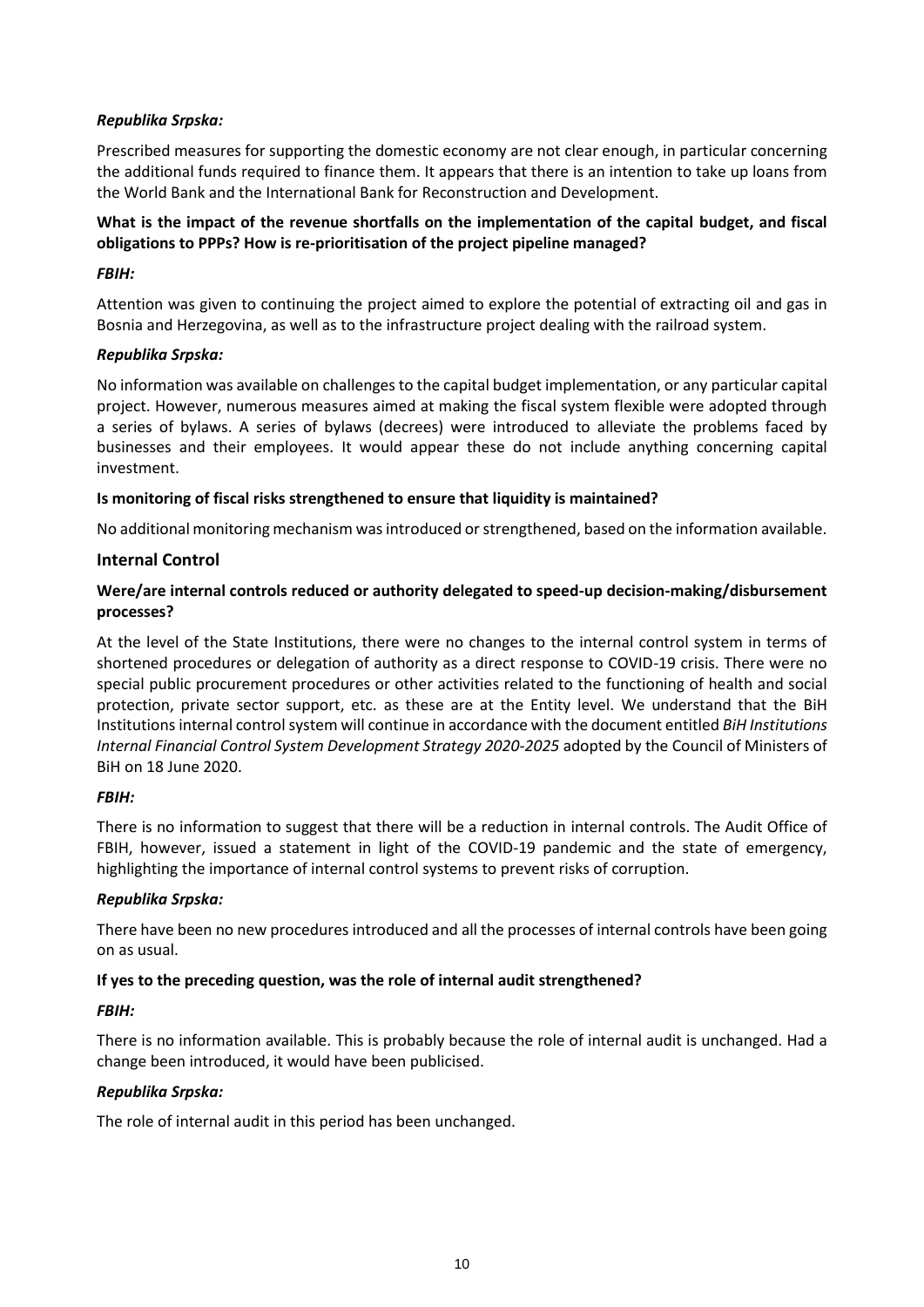# **External Audit**

**Is the SAI anticipating and preparing for any special audits on emergency spending as a result of the COVID-19 crisis, or have they actually started some work?** 

# **Does the SAI have the necessary capacity and resources to undertake such audits? If, not what are the key challenges they face?**

# *BIH:*

The SAI has been fully engaged in the implementation of its 2020 audit plan during the year. However, the regular annual financial audits of auditees' operations in 2020 commenced in October 2020, and due attention will be paid in these to the activities and measures implemented as a result of the COVID-19 pandemic, especially from the aspect of public procurement procedures conducted. In addition, they plan to address the COVID-19 measures through the audit of the consolidated 2020 budget execution by looking at the expenditures incurred and related to the pandemic, regulations and procedures adopted during the pandemic, as well their application in practice.

In 2016 they published a performance audit report on crisis management at the level of BiH institutions, so follow-up on that audit and implementation of the recommendations from this report will be considered a priority in the next performance audit cycle. Any other COVID-19 related work will be considered during the development of the 2021 audit plan, which is ongoing.

However, due to crisis management being operationally carried out mainly by lower levels of government whose operations are subject to audit by sub-national audit offices, it is challenging for the State SAI in conducting a potential performance audit to address the COVID-19 related interventions. A potentially more optimal solution would be parallel or joint audits to be conducted by all the audit offices in BiH, for which an agreement must be reached at the level of the Co-ordination Board.

The SAI's capacities have been fully allocated to the implementation of legally mandatory audits and its 2020 audit plan, and work on COVID-19 would have required adjustment or amendment of the adopted work plan or engagement of additional resources. The key challenge is certainly the number of mandatory annual financial audits of all BiH institutions and lack of possibility to conduct real-time audits, although, in the SAI's opinion, conducting such audits can be sensitive, both in terms of their adequacy and also in terms of the independence of public sector audit.

# *FBIH:*

The SAI has continued to complete the audits in accordance with its 2020 annual audit plan. They are currently in the process of finalising the audit plan for 2021, and as part of this process, are looking at sectors and auditees in the Federation that have received significant COVID-19 related assistance and were involved in related public procurements.

Due to the lack of transparency in available data regarding the spending of COVID-19 related funds, they have decided to conduct a performance audit on this topic, and are currently in the pre-study phase gathering information.

As for necessary capacity, they have indicated they have sufficient capacity to cover COVID-19 as part of their financial/compliance audits, as well as performance audit.

# *Republika Srpska:*

The SAI have continued to complete the audits in accordance with its 2020 annual audit plan. They are currently starting the process of preparing the audit plan for 2021. They have indicated that they will consider COVID-19 in their planning but that they have resource constraints given the level of mandatory audits they have. They have indicated that they think they will include some specific COVID-19 related work in their audit of the annual financial audit of the Ministry of Health at least.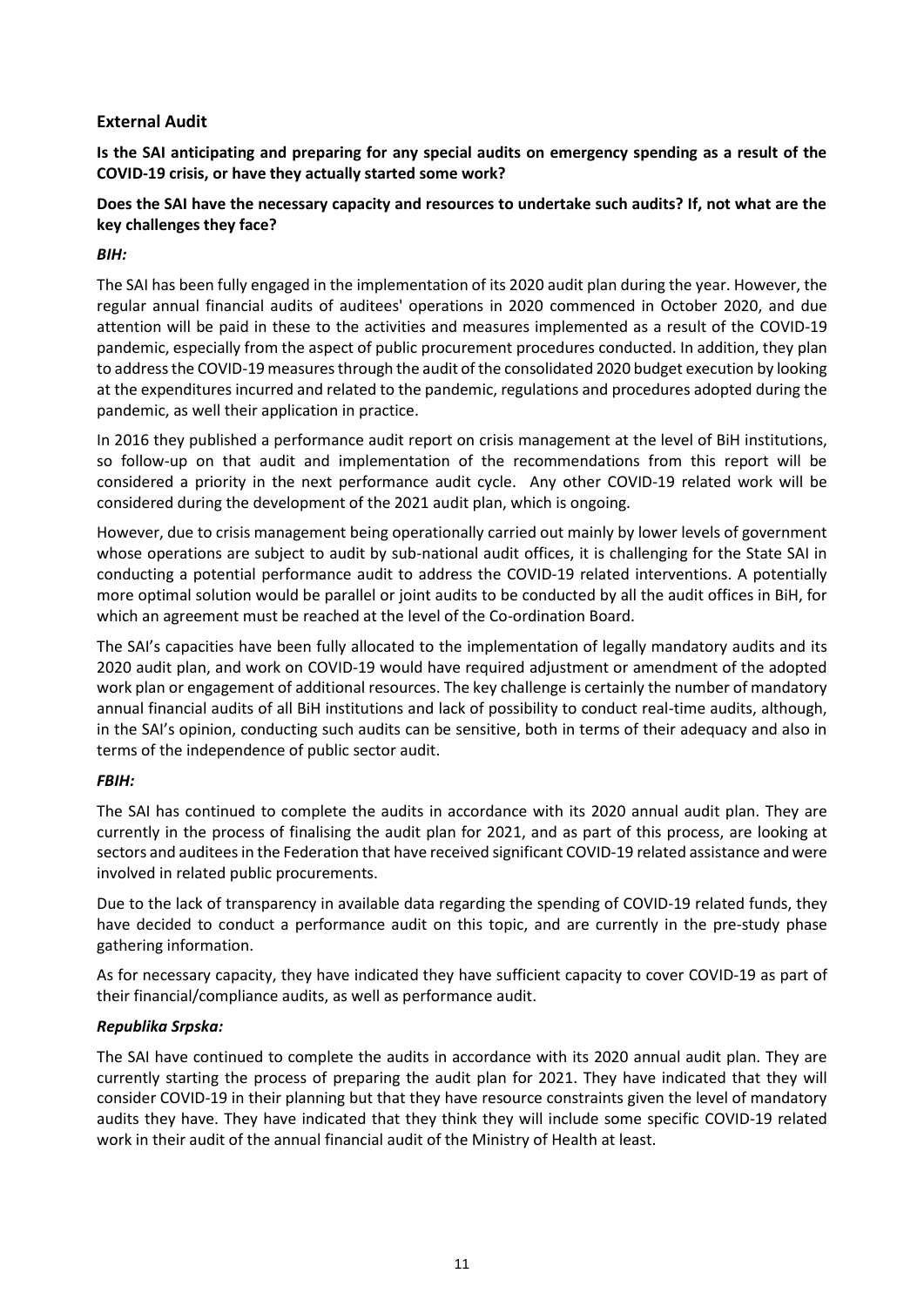#### **Sources**

N1 - <https://bit.ly/31r7T92>

Ministry of Finance and Treasury BIH -

<https://bit.ly/3iyOeKH>

<https://bit.ly/3istm7G>

The Audit Office of the Institutions of BiH

Radio Free Europe -<https://bit.ly/38czHzx>

Measures for Mitigating the Negative Economic Consequences Caused by the COVID-19 Viral Disease, Government of the Republic of Srpska[, https://bit.ly/2BkTJf3](https://bit.ly/2BkTJf3)

Program of Economic Stabilization and Recovery 2020 -2021, Government of the Federation of Bosnia and Herzegovina,<https://bit.ly/2ZqRxea>

Statement on the situation caused by the COVID-19 pandemic, Audit Office FBIH <http://www.vrifbih.ba/vijesti-obavj/Archive.aspx?pageIndex=1&langTag=en-US>

[https://www2.deloitte.com/content/dam/Deloitte/ba/Documents/about](https://www2.deloitte.com/content/dam/Deloitte/ba/Documents/about-deloitte/8.6.2020.%20ENGLISH%20COVID-19.pdf)[deloitte/8.6.2020.%20ENGLISH%20COVID-19.pdf](https://www2.deloitte.com/content/dam/Deloitte/ba/Documents/about-deloitte/8.6.2020.%20ENGLISH%20COVID-19.pdf)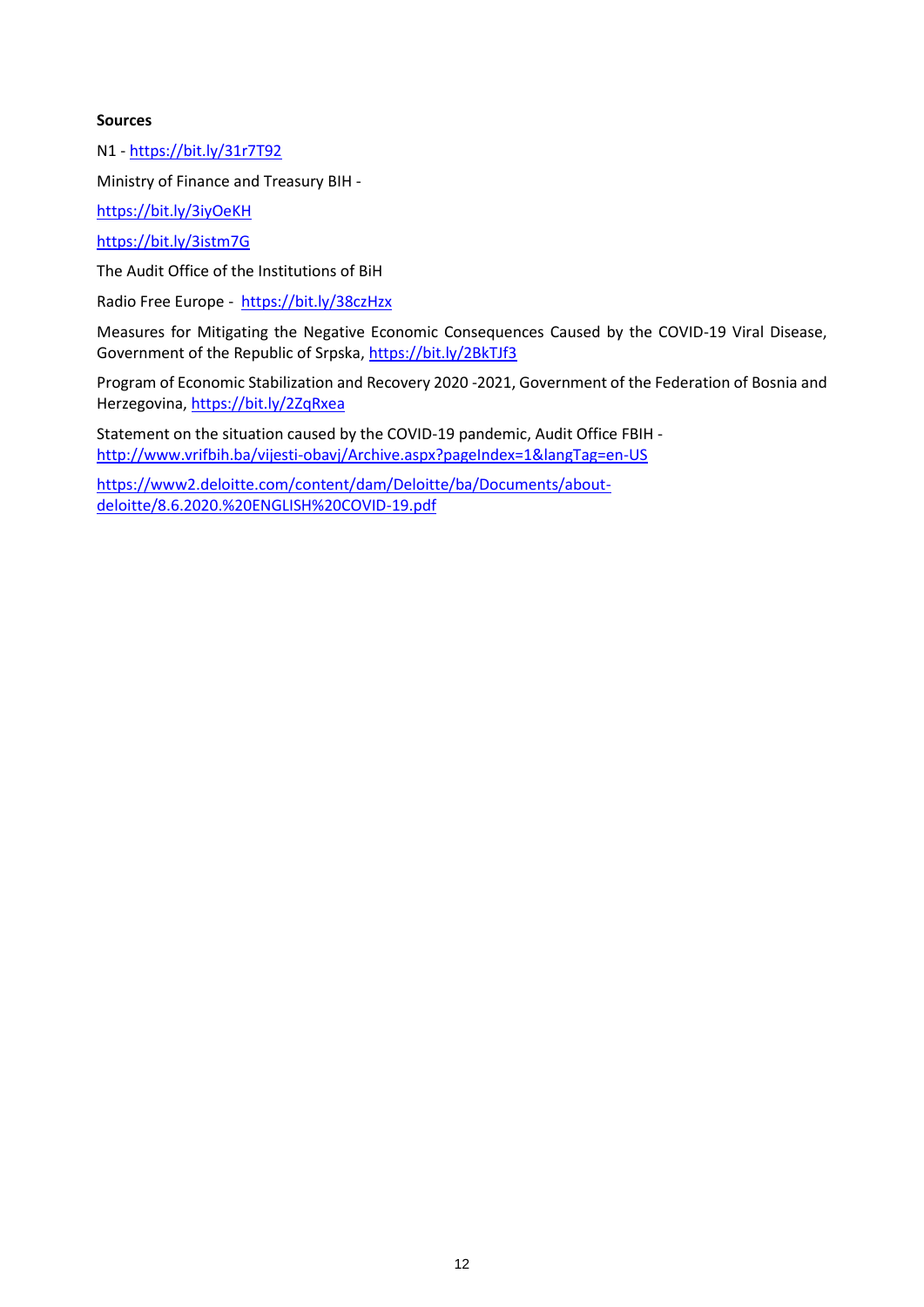# *Kosovo*

# <span id="page-12-0"></span>**Introduction/Summary**

The fiscal measures introduced in Kosovo were a mixture of on-budget and off-budget measures. The direct measures come to about 2.2% of GDP and are focused on support to business and to employees who have been laid off due to the pandemic, as well as boosting funding for the health sector. The offbudget measures are generally in the form of interest free lending to SOEs until the end of 2020 and a new credit guarantee fund for micro-enterprises and the self employed. Thisis estimated at 0.5% of GDP. While the latter has no immediate impact on the budget, it has the potential to make an impact as guarantees are called in and so these measures should be closely monitored.

There is no evidence to demonstrate that internal control procedures have been systematically strengthened. It must also be noted that it appears that over EUR 2 million has been embezzled from the national budget by an unknown official from the MoF. The full facts have yet to emerge but the embezzlement was announced by the Minister of Finance on 22 October.

The SAI plans to audit emergency spending as part of the regular financial audits in 2021. They also plan to conduct a performance audit to assess the management of measures taken by the Government against COVID-19. However they may require additional capacity to conduct this work.

# **Budget Execution**

# **In budget revisions, were the national laws complied with and were amended budget proposals and finally adopted amendments published?**

The Kosovo Assembly passed the Law on Kosovo Budget for 2020 in mid-March, which stipulates 4.2% growth, based on the estimates prior to the COVID-19 outbreak. Draft proposal and adopted budget available at:<https://mf.rks-gov.net/page.aspx?id=2,16>

Subsequently, Kosovo's Government approved the emergency fiscal package on 30 March, aiming to assist companies, ensure minimum salaries and continued operation of businesses, as well as to provide additional financial assistance to the poorest. On 18 May, the government allocated an additional fund to facilitate the implementation of the emergency support package. The decision on the emergency fiscal package, is available at:<https://mf.rks-gov.net/Page.aspx?id=2,166>

The budget revision process is still ongoing. In June, the new Government approved and sent a revised budget draft to the Parliament, but the latter has not started the reviewing process yet. The amended budget proposal is available here: [http://www.kuvendikosoves.org/eng/projektligjet-dhe](http://www.kuvendikosoves.org/eng/projektligjet-dhe-ligjet/draftlawopen/?draftlaw=197)[ligjet/draftlawopen/?draftlaw=197](http://www.kuvendikosoves.org/eng/projektligjet-dhe-ligjet/draftlawopen/?draftlaw=197)

#### **Is all crisis-related expenditure on-budget?**

The initial measures that have been implemented so far as part of the fiscal emergency package were all on-budget, i.e. the government rearranged the budget appropriations of budgetary users which were underspending, due to the COVID-19 pandemic. The contingency provisions may eventually impact on the Budget but this has not happened so far.

According to the PMO's press statement, budget amendments for 2020 address all the challenges posed by the pandemic, taking into account the necessity to implement the governmental program.

#### **Is the revised budget realistic?**

The first Law on Budget 2020 stipulates revenues to the amount of EUR 2.2 billion, expenditures to the amount of EUR 2.37 billion and projected a deficit 2.0% of GDP.

Under the draft budget approved by the government in June, Kosovo is expecting revenues of EUR 1.79 billion, compared with EUR 2.2 billion planned initially, and expenditures are projected at EUR 2.6 billion, compared with EUR 2.37 billion. Growth for 2020 is projected to be minus 3%, and the budget deficit is expected to be 6.5%.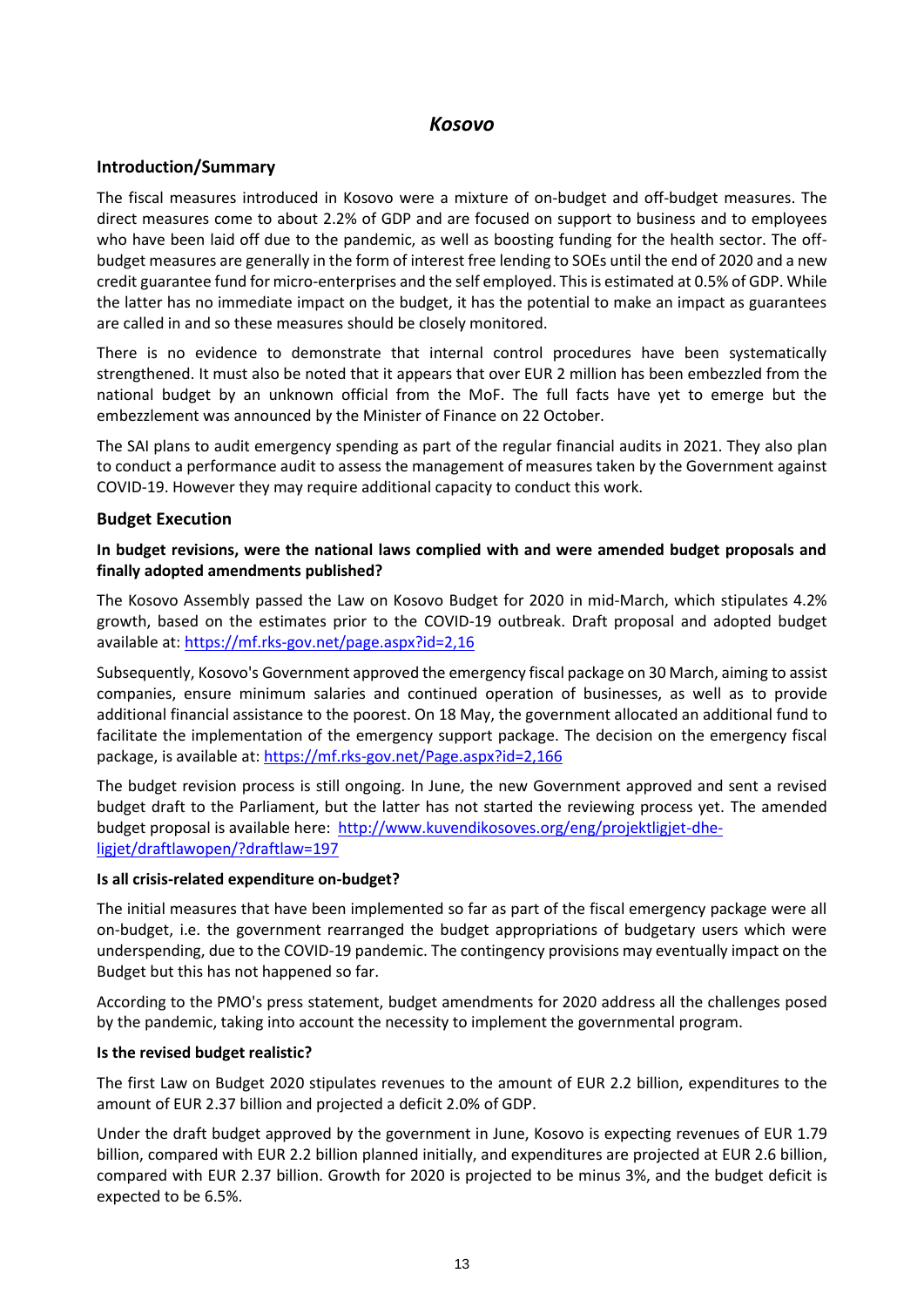Kosovo entered the COVID-19 crisis with a very low debt to GDP ratio, less than 20%; and the authorities consider that the increased debt will not negatively affect fiscal stability.

As for the measures that the Government plans to take as part of the economic recovery plan based on the draft law amendments, there will be a significant increase in financing from loans through external and internal sources. This should create room for its implementation.

# **What is the impact of the revenue shortfalls on the implementation of the capital budget, and fiscal obligations to PPPs? How is re-prioritisation of the project pipeline managed?**

According to the PMO press release on draft budget amendments, no *existing* capital project has been affected by the budget revision. Although the revised budget aims to keep the capital expenditures high, it does not specify which capital projects will be financed but states that the size of the economic recovery plan will be EUR 385 million, and the majority will be spent on subsidies and transfers, and capital expenditures (EUR 100 million). Nevertheless, a lower realisation for capital projects can be expected, since during normal years there could be approximately 100 million for the capital investments category, which might not be realised fully.

Initially, the Government decided to suspend all the *new* central government level capital projects for 2020 in order to create room to support the sectors and citizens that were worst hit by the COVID-19, but the implementation of capital projects from local level was impacted too. In the period January-May 2020, the value of capital projects realised at both central and local level were EUR 34 million lower than in the same period of 2019. Given the fact that there is under spend on capital projects in a normal year, one can expect to see a similar outcome in 2020, although projects already underway are expected to continue.

# **Is monitoring of fiscal risks strengthened to ensure that liquidity is maintained?**

There is no information readily available, although the IMF's Fiscal Affairs Department has been assisting the Kosovo Ministry of Finance to strengthen its fiscal risk capacities in recent years.

# **Internal Control**

# **Were/are internal controls reduced or authority delegated to speed-up decision-making/disbursement processes?**

The draft budget revision includes an article, which foresees that more than EUR 300 million from the economic recovery package will not be subject to limits in terms of transfers between programs and other budgetary categories. This normally is not the case as not more than 25% of an appropriation can be transferred to another one.

Apart from that, there have been no other decisions to reduce the usual internal controls. However, based on statements by the Treasury Department Director during a TV interview, the Treasury is responding to requests from budget users within a working day so that no delays in projects or disbursements are made.

#### **If yes to the preceding question, was the role of internal audit strengthened?**

There is no information available. This is probably because the role of internal audit is unchanged. Had a change been introduced, it would have been publicised.

#### **External Audit**

# **Is the SAI anticipating and preparing for any special audits on emergency spending as a result of the COVID-19 crisis, or have they actually started some work?**

The Kosovo National Audit Office (KNAO) has continued to deliver its 2020 audit plan, and plans to audit emergency spending as part of the regular financial audits of all budget organisations in 2021. It also plans to conduct a performance audit to assess the management of measures taken by the Government against COVID-19.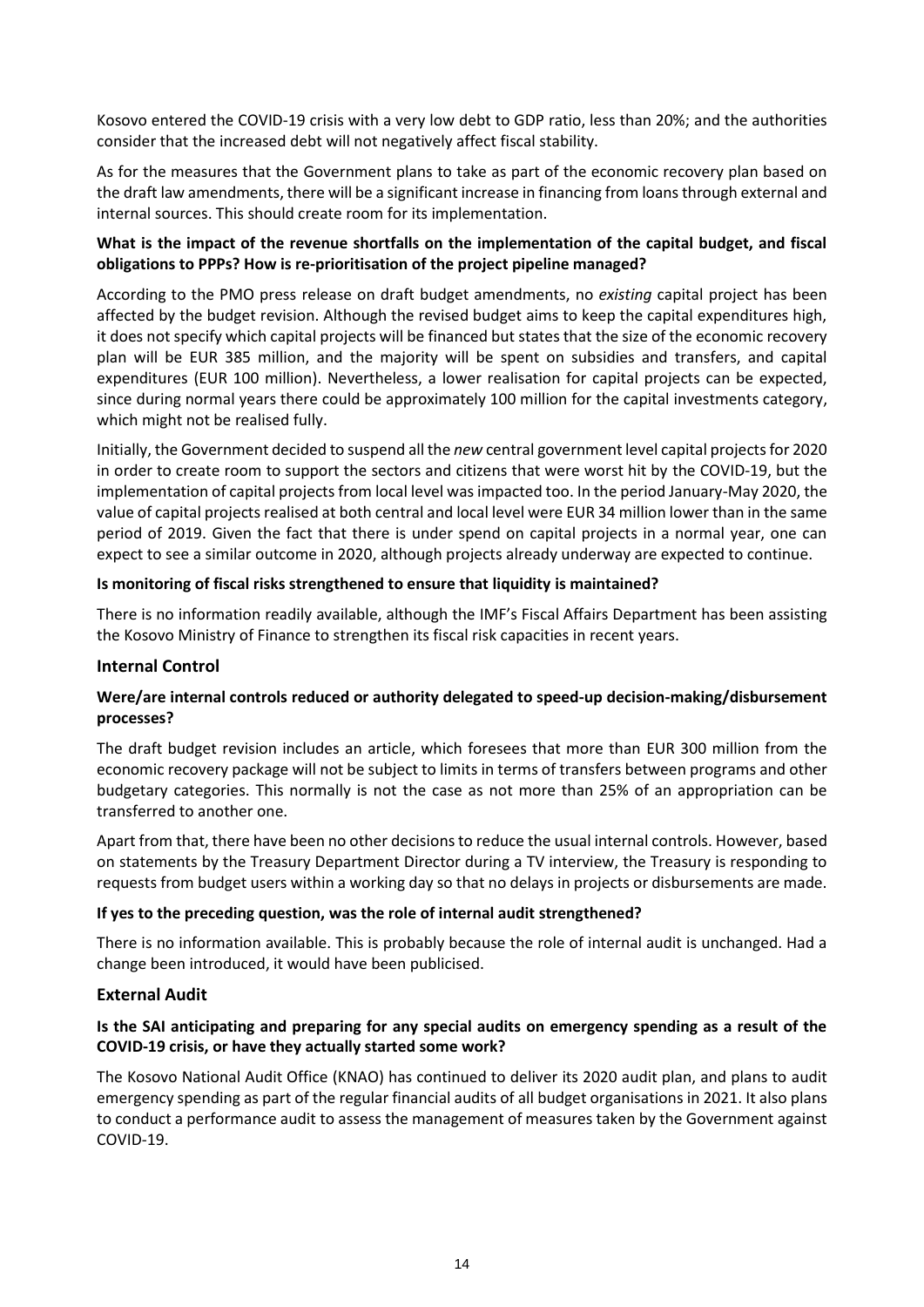# **Does the SAI have the necessary capacity and resources to undertake such audits? If, not what are the key challenges they face?**

A key challenge for the KNAO has been to deliver its mandatory audits on time and to quality. The priorities for the 2021 are now being assessed and audit plan prepared, but it is likely that additional resources would be needed for the performance audit, including professional expertise in managing epidemiological situations. In this regard, the KNAO are planning to cooperate with academia and donors to look for possible support.

# **Sources**

Kosovo National Audit Office

Local NGO

N1 - [http://rs.n1info.com/English/NEWS/a578268/Kosovo-adopts-budget-for-2020-and-resolution-on-](http://rs.n1info.com/English/NEWS/a578268/Kosovo-adopts-budget-for-2020-and-resolution-on-Belgrade-Pristina-dialogue.html)[Belgrade-Pristina-dialogue.html](http://rs.n1info.com/English/NEWS/a578268/Kosovo-adopts-budget-for-2020-and-resolution-on-Belgrade-Pristina-dialogue.html)

# SEE News

- [https://seenews.com/news/kosovo-govt-allocates-109-mln-euro-to-coronavirus-emergency-fiscal](https://seenews.com/news/kosovo-govt-allocates-109-mln-euro-to-coronavirus-emergency-fiscal-relief-package-699174)[relief-package-699174](https://seenews.com/news/kosovo-govt-allocates-109-mln-euro-to-coronavirus-emergency-fiscal-relief-package-699174)

- <https://seenews.com/news/kosovos-revised-2020-budget-targets-65gdp-deficit-703124>

PMO Kosovo - [https://kryeministri-ks.net/en/the-government-adopts-the-draft-law-on-the-revision-of](https://kryeministri-ks.net/en/the-government-adopts-the-draft-law-on-the-revision-of-the-2020-budget/)[the-2020-budget/](https://kryeministri-ks.net/en/the-government-adopts-the-draft-law-on-the-revision-of-the-2020-budget/)

Ernst Young - [https://assets.ey.com/content/dam/ey-sites/ey-com/en\\_al/generic-content/pdf/ey](https://assets.ey.com/content/dam/ey-sites/ey-com/en_al/generic-content/pdf/ey-government-support-package-albania-and-kosovo.pdf)[government-support-package-albania-and-kosovo.pdf](https://assets.ey.com/content/dam/ey-sites/ey-com/en_al/generic-content/pdf/ey-government-support-package-albania-and-kosovo.pdf)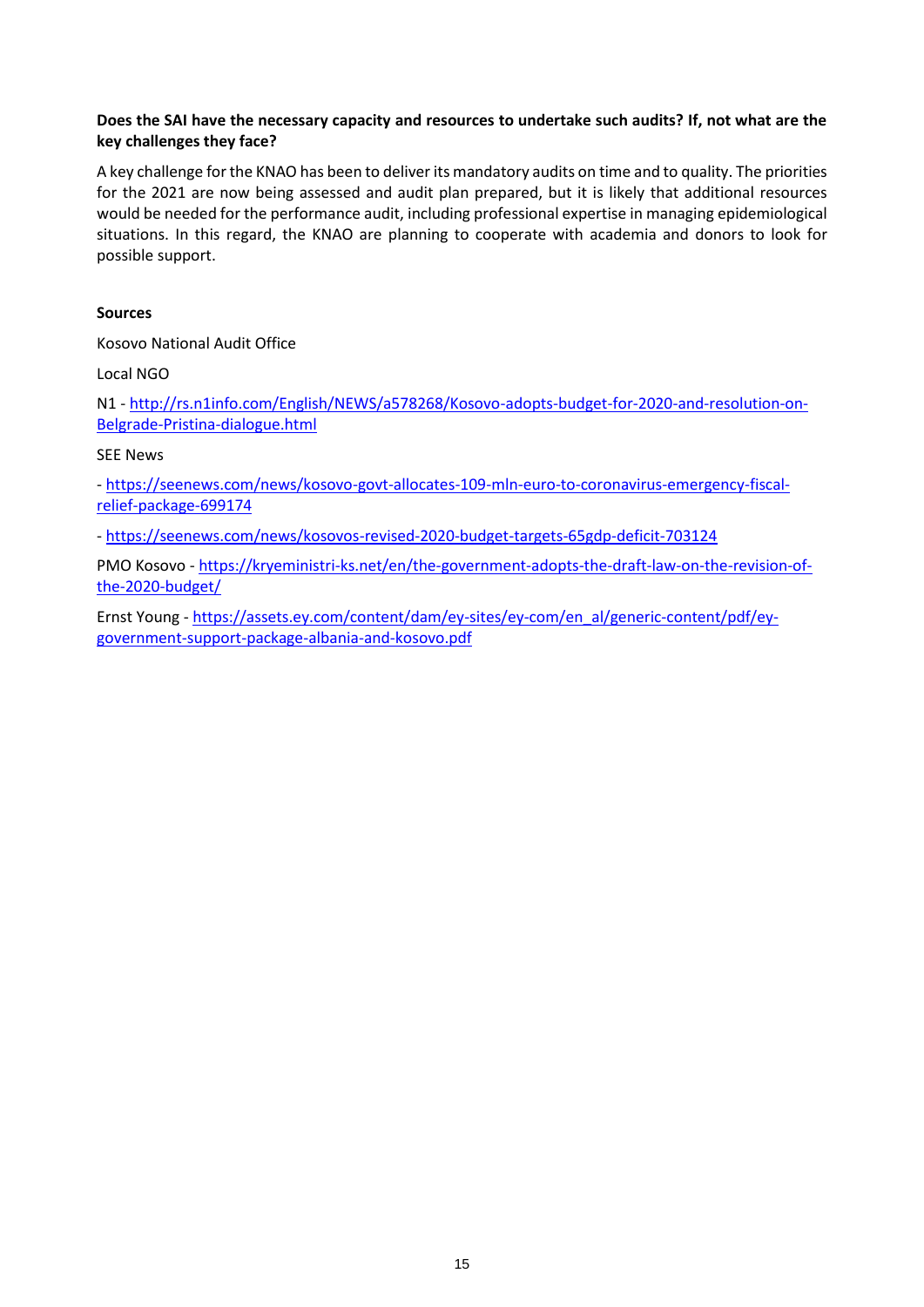# *North Macedonia*

# <span id="page-15-0"></span>**Introduction/Summary**

The fiscal measures introduced in North Macedonia were a mixture of on-budget and off-budget measures. The direct measures come to about 1.9% of GDP and are mainly focused on support to business and to employees who have been laid off due to the pandemic (1.8% of GDP), as well as abolishing import duty on medical supplies (0.1% of GDP). Apart from the abolition of import duties, there was no specific measure introduced to increase health expenditure. The off-budget measures are generally in the form of credit lines and loans from the MKD Development Bank (estimated at 0.5% of GDP) and a credit guarantee scheme to be introduced in the second part of 2020. While the latter has no immediate impact on the budget, it has the potential to make an impact as guarantees are called in and so these measures should be closely monitored.

There is no evidence to demonstrate that internal control procedures have been systematically strengthened.

While the SAI initially indicated that it would include COVID-19 related work in their 2021 annual audit plan, they commenced two related audits in October 2020, with these due to be completed by the end of December.

#### **Budget Execution**

# **In budget revisions, were the national laws complied with and were amended budget proposals and finally adopted amendments published?**

On 15 May, the Government adopted a Decree with the legal force to rebalance the Budget for 2020, aimed at financing measures to overcome the consequences of the COVID-19 crisis and accelerate the recovery process of the economy. A detailed explanation of the projections on the revenue and expenditure sides was presented at a press conference.

The adopted Decree, with general information on total revenues and expenditures and deficit, compared against the initial 2020 Budget, is available here:<https://vlada.mk/node/21411>

According to the Law on Government, Article 10, during a state of emergency the Government can adopt decrees with legal force on issues that are normally within the competence of the Assembly, if there is no opportunity to convene the Assembly. Based on statements in news media, the speaker of the Assembly stated that there were no such conditions for convening the Assembly, hence budget amendments were not discussed in the parliament.

#### **Is all crisis-related expenditure on-budget?**

As stated above, there are some off-budget measures which will only impact on the budget in the event of loans souring or guarantees being called in by lenders.

According to the Ministry of Finance, all the budgetary funds allocated to help the economy are provided from the budget amendments.

According to the documents published on the Government website, a total of 25 economic measures were adopted as the governmental response to the negative impact caused by the pandemic.

#### **Is the revised budget realistic?**

The budget amendments were made with reference to three scenarios on the revenue side of the budget. The Government has decided to adopt its policy response in line with the most optimistic scenario.

With these amendments, the revenue side of the budget decreases by 11.5% and it amounts to MKD 196.8 billion, while the expenditure side increases by 1.4% and it amounts to MKD 242.9 billion. The expenditures side increase is supposed to help different sectors (economy, social protection, education, health). On the other hand, all budget expenditures that are not essential and directly related to COVID-19 were minimised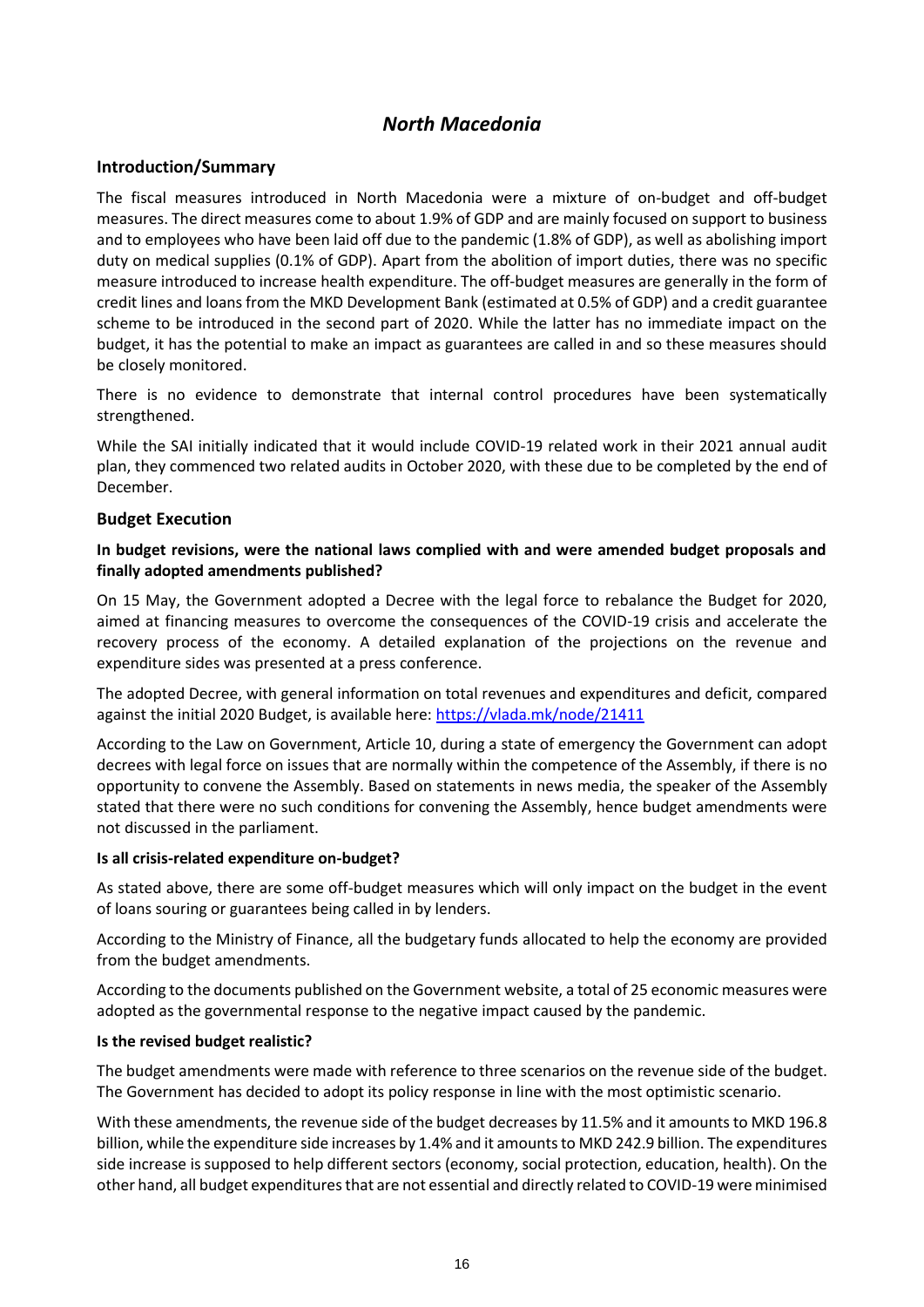(e.g. on goods and services). The budget deficit is projected at 6.8% and according to the Ministry is in line with the European Commission's projection. Economic growth expectations are minus 3.4%.

# **What is the impact of the revenue shortfalls on the implementation of the capital budget, and fiscal obligations to PPPs? How is re-prioritization of the project pipeline managed?**

Capital expenditures are planned at MKD 19.5 billion, MKD 4.2 billion lower than the initial budget plan for 2020. The Government has stated that with the decision on the redistribution, around MKD 3.5 billion were redistributed from the capital projects to implement measures that relate mostly to equipment, vehicles etc. not directly related to dealing with the crisis. An additional MKD 700 million were relocated for other purposes, bringing the capital expenditures to the level of MKD 19.5 billion, which is still said to be the highest allocation for the past 10 years.

# **Is monitoring of fiscal risks strengthened to ensure that liquidity is maintained?**

No additional monitoring mechanism was introduced or strengthened, based on information available. However, the Ministry of Finance has been working to strengthen its fiscal monitoring capacities with the support of the IMF, even before the pandemic. They are particularly focusing on credit guarantees SOEs.

# **Internal Control**

# **Were/are internal controls reduced or authority delegated to speed-up decision-making/disbursement processes?**

There were no changes in order to speed up decision-making. With the announcement of a state of emergency on 18 March 2020, officials were expected to work on a rotation basis in the office and/or work from home "on line". The effect of this was to reduce internal controls. However, this is no different to the pressures faced in other countries or indeed in any other part of the administration where working from home and illness affected outputs and outcomes.

# **If yes to the preceding question, was the role of internal audit strengthened?**

The role of internal audit was not strengthened. In the absence of a detailed assessment to examine the changes to work practices, it is not possible to quantify the impact of the changed work practices on the effectiveness of internal audit units.

# **External Audit**

# **Is the SAI anticipating and preparing for any special audits on emergency spending as a result of the COVID-19 crisis, or have they actually started some work?**

The SAI has continued to implement its approved 2020 audit plan and initially indicated that they were not planning any special audits in 2020 on emergency spending as result of the COVID-19 crisis. However, they are now undertaking two audits related to the measures taken during the crisis. These are:

- The awarding of public procurement contracts by public sector institutions for the purpose of prevention and protection against the COVID-19 pandemic. The audit covers 19 auditees and 80% of the funds spent on these specific procurements.
- Receiving non-financial assistance, distribution and usage by public sector institutions for the purpose of prevention and protection against the COVID-19 pandemic. This audit is covering over 5 auditees.

These audits are being conducted over the period October to December 2020 and it is expected that they will be finalised in 2021.

The SAI have also indicated that their 2021 annual work plan would also consider the measures taken to deal with the COVID-19 pandemic.

#### **Does the SAI have the necessary capacity and resources to undertake such audits? If, not what are the key challenges they face?**

The audits are being undertaken within current resources.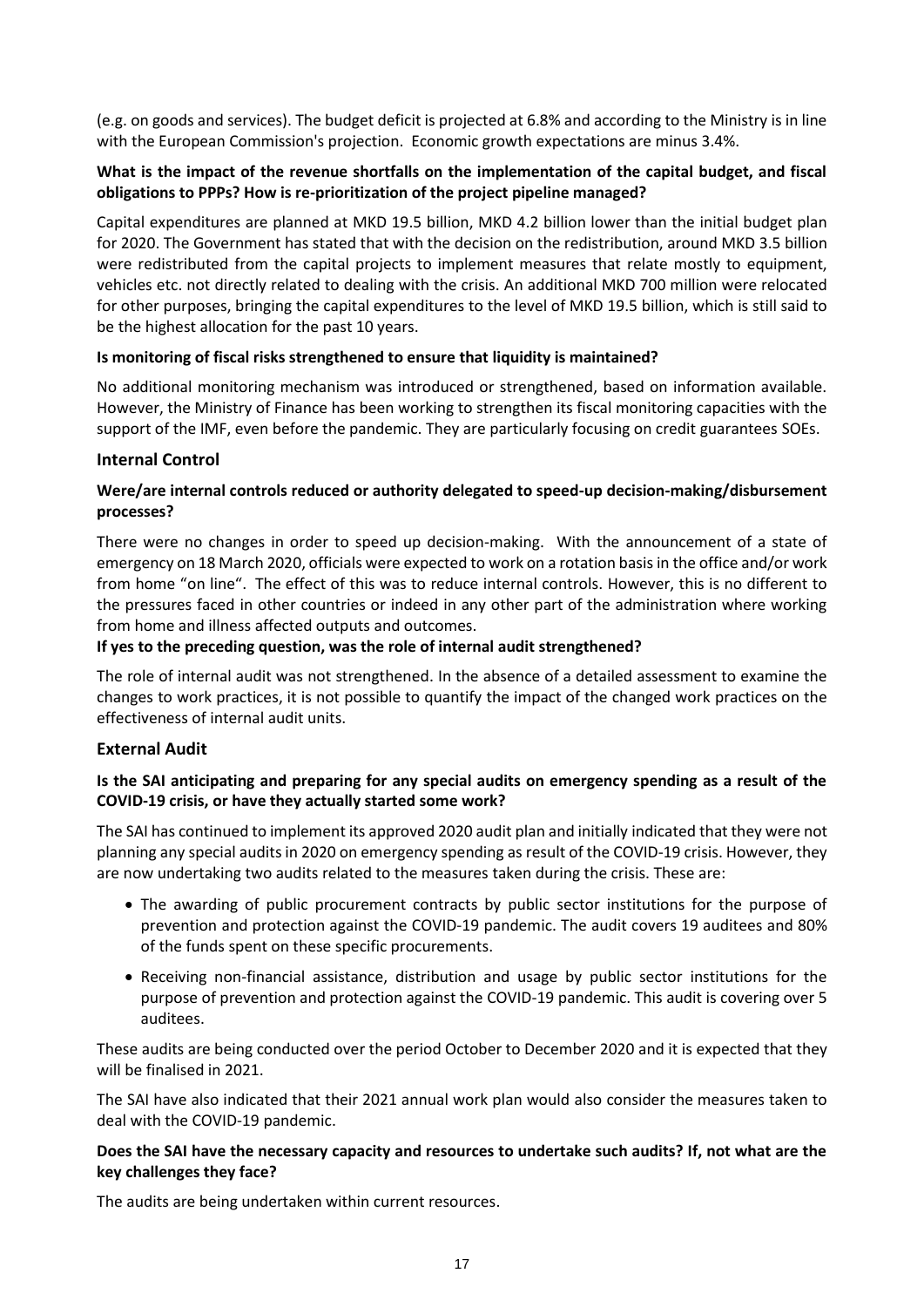### **Sources**

Government of the Republic of North Macedonia, 2020 Budget Revisions Adopted: Funds Secured for the Economy Revitalization Measures - <https://bit.ly/2CT3UrF>

Economic Measures of the Government for the COVID-19 Crisis Relief, Government of the Republic of North Macedonia,<https://bit.ly/2YJm0EW>

State Audit Office

360MK - [https://360stepeni.mk/i-rebalansot-na-budhetot-namesto-vo-sobranie-ke-se-nosi-so-vladina](https://360stepeni.mk/i-rebalansot-na-budhetot-namesto-vo-sobranie-ke-se-nosi-so-vladina-uredba/)[uredba/](https://360stepeni.mk/i-rebalansot-na-budhetot-namesto-vo-sobranie-ke-se-nosi-so-vladina-uredba/)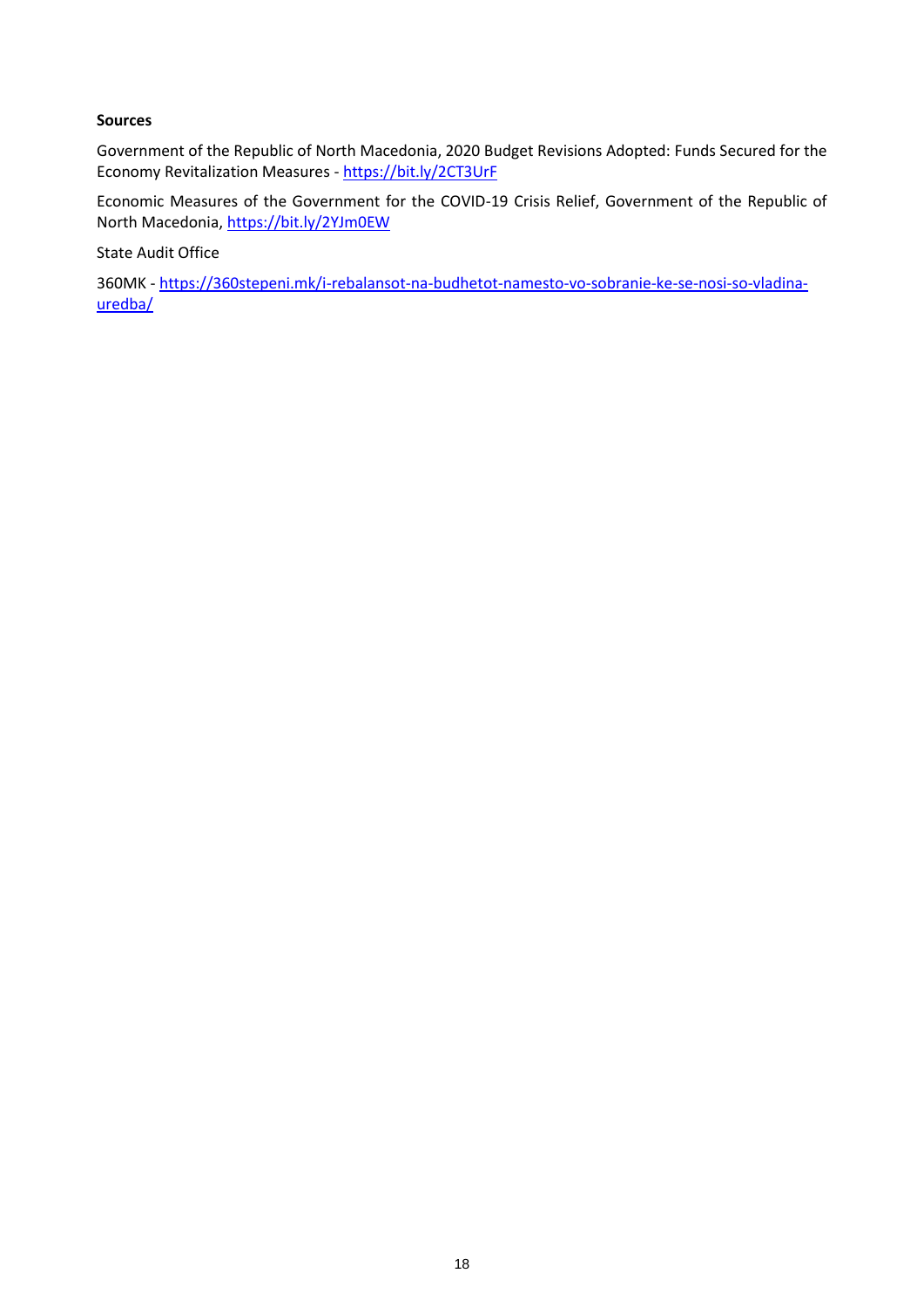# *Montenegro*

# <span id="page-18-0"></span>**Introduction/Summary**

The fiscal measures introduced in Montenegro were a mixture of on-budget and off-budget measures. The direct measures are mainly focused on support to the most vulnerable members of society, to business and to employees who have been laid off due to the pandemic. In addition, healthcare workers received a one-off monthly bonus of up to 15%. The off-budget measures are generally in the form of the creation of a new Investment Development Fund (IRF) credit line of EUR 120 million to improve the liquidity of entrepreneurs and relief on electricity and other bills by SOEs for companies that are not operating due to the pandemic.

There is no evidence to demonstrate that internal control procedures have been systematically strengthened.

The SAI has continued to deliver their approved work plan for 2020 and not undertaken any specific COVID-19 related audits. They have commenced their planning for 2021 and have indicated that there is consideration being given to undertaking audits specifically addressing COVID-19.

# **Budget Execution**

**In budget revisions, were the national laws complied with and were amended budget proposals and finally adopted amendments published?**

Amendments to the budget (Governmental bill) were approved by the parliament on 23 June in an urgent procedure.

The proposal of 2020 budget amendments is available here: <http://zakoni.skupstina.me/zakoni/web/app.php/akt/2298>

The adopted budget law amendments were adopted in the Parliament at the end of June and are now publicly available - both on the website of the Government and in the Official Gazette: <http://zakoni.skupstina.me/zakoni/web/dokumenta/zakoni-i-drugi-akti/998/2298-13627-33-20-3-8.pdf>

#### **Is all crisis-related expenditure on-budget?**

Donations that were received since the outbreak of the pandemic are not part of the central budget, which was only recently amended. They are transparent in the sense that the Government adopted a regulation on weekly reporting of spending of these donation funds. There is no single place for publishing of reports on how the donations were spent, these reports were published as part of the press releases from the weekly meetings of the National Co-ordination Body (in charge of fighting COVID-19), that are published online regularly.

The spending report is published in the form of a chart that contains info on how much money was paid, to whom, when and for what purpose. The contracts and invoices themselves are not published: <https://api.coronainfocg.me/media/files/1594926025-odlivi-sredstava-sa-racuna-193-1672020.pdf>

According to the amendments to the budget and available sources, it appears that there are no major extraordinary expenditures as a response to the pandemic. Emergency procurements were also used.

The budget amendments proposed also reflect the need for international loans (International Bank for Reconstruction and Development). In addition to this, specific amendments were adopted through the Regulation on Borrowing for 2020.

#### **Is the revised budget realistic?**

It will depend on the revenue side and the ability of the state to attain favourable loans and lines of credit. Tourism was 22.4% of GDP in 2019 but it is estimated that there will be a 40% annual decline in 2020. Around EUR 650 million in tourism revenues will be generated in 2020, which is around EUR 450 million less compared to the revenues of the previous year. This has repercussions for other types of revenues and overall economic activity in the country, and therefore on the budget, but is difficult to predict in this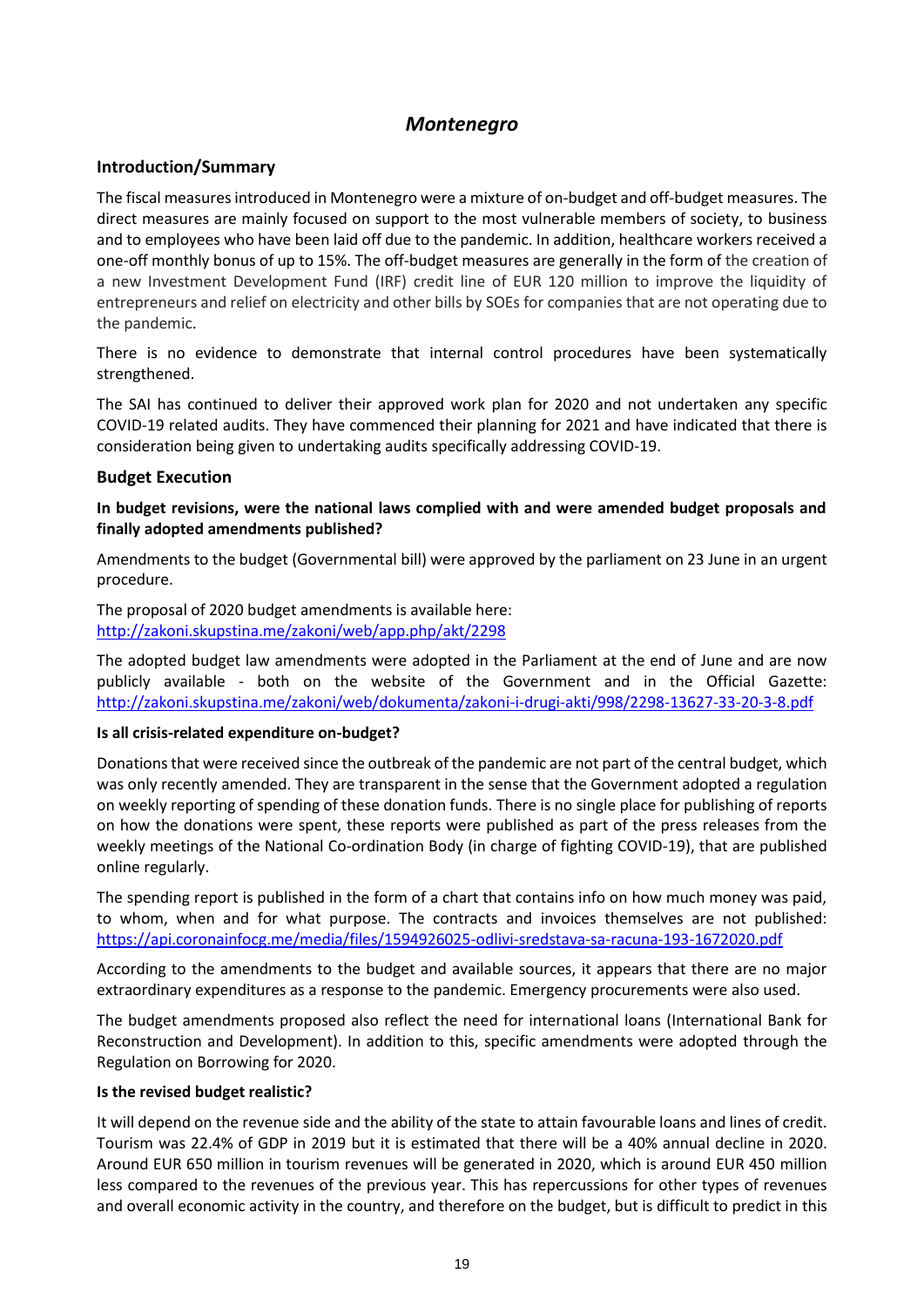rapidly changing situation. The proposed rebalance of the budget is considered to be the best projection at the moment. The MoF is also developing guidelines for the next fiscal year, which is said to present a special challenge.

Total state revenues would drop by 17% based on the budget amendments. Nevertheless, the Government expressed its determination to keep all expenditures within the scope previously planned.

It should also be noted that the Government postponed all non-mandatory expenditures by spending units and companies controlled by the state in order to ensure the liquidity of the Budget in a period where a significant decline in economic activity, and consequently for tax revenues, was anticipated.

# **What is the impact of the revenue shortfalls on the implementation of the capital budget, and fiscal obligations to PPPs? How is re-prioritisation of the project pipeline managed?**

It is reported that the capital budget will be implemented as planned. However, the project Highway Bar-Boljari, which is said to be the key capital project, is facing significant delays due to COVID-19. In particular, the fact that the main contractor is from China poses difficulties in transportation of workers and materials. The Ministry of Finance is not aware of any impact on PPPs.

For the projects financed by the Instrument for Pre-Accession, there will be cuts of up to EUR 12 million in the government's co-financing part.

# **Is monitoring of fiscal risks strengthened to ensure that liquidity is maintained?**

The monitoring of fiscal risks is regulated by the Law on Budget and Fiscal Accountability. According to the information available, it is applied as usual, regardless of the present circumstances.

# **Internal Control**

# **Were/are internal controls reduced or authority delegated to speed-up decision-making/disbursement processes?**

The disbursement procedure is regulated by the Law and the Treasury Rulebook, and it has remained unchanged. There is no information that would confirm any instances of such delegation due to the pandemic. The only thing that was different is that they have increased the number of emergency public procurements processes for the health sector, which is to be expected due to fact that these purchases could not be anticipated at the time when the procurement plan was made.

#### **If yes to the preceding question, was the role of internal audit strengthened?**

The authorities' view is that the internal audit function is continuously strengthened and developed. A consolidated report was published recently and it records progress in this area. There is no change, however, in the role of internal audit due to the crisis. The CHU conducted a survey of internal audit workers trying to get an idea of how the crisis was affecting the work. About one third continued to work in the office; one third worked from home and about one third worked from home but also had to look after children under the age of 11. In many cases, audits were "virtual audits", which means that documentation was examined electronically rather than in hard copy.

#### **External Audit**

# **Is the SAI anticipating and preparing for any special audits on emergency spending as a result of the COVID-19 crisis, or have they actually started some work?**

SAI Montenegro continued to deliver its audits according to its 2020 Audit Programme, adopted at the end of December 2019, and initially indicated that they were planning to cover the public spending related to COVID-19in the financial and compliance audit of the Proposal of the Law on the final state budget account of Montenegro for 2020.

In October 2020 the Senate of the SAI adopted the Instruction for preparation of the Annual audit plan for 2021. Within the Instruction the SAI indicates that it plans to perform two audits of the spending of the COVID-19 funds. These are the audit of the healthcare related expenses to fight the coronavirus pandemic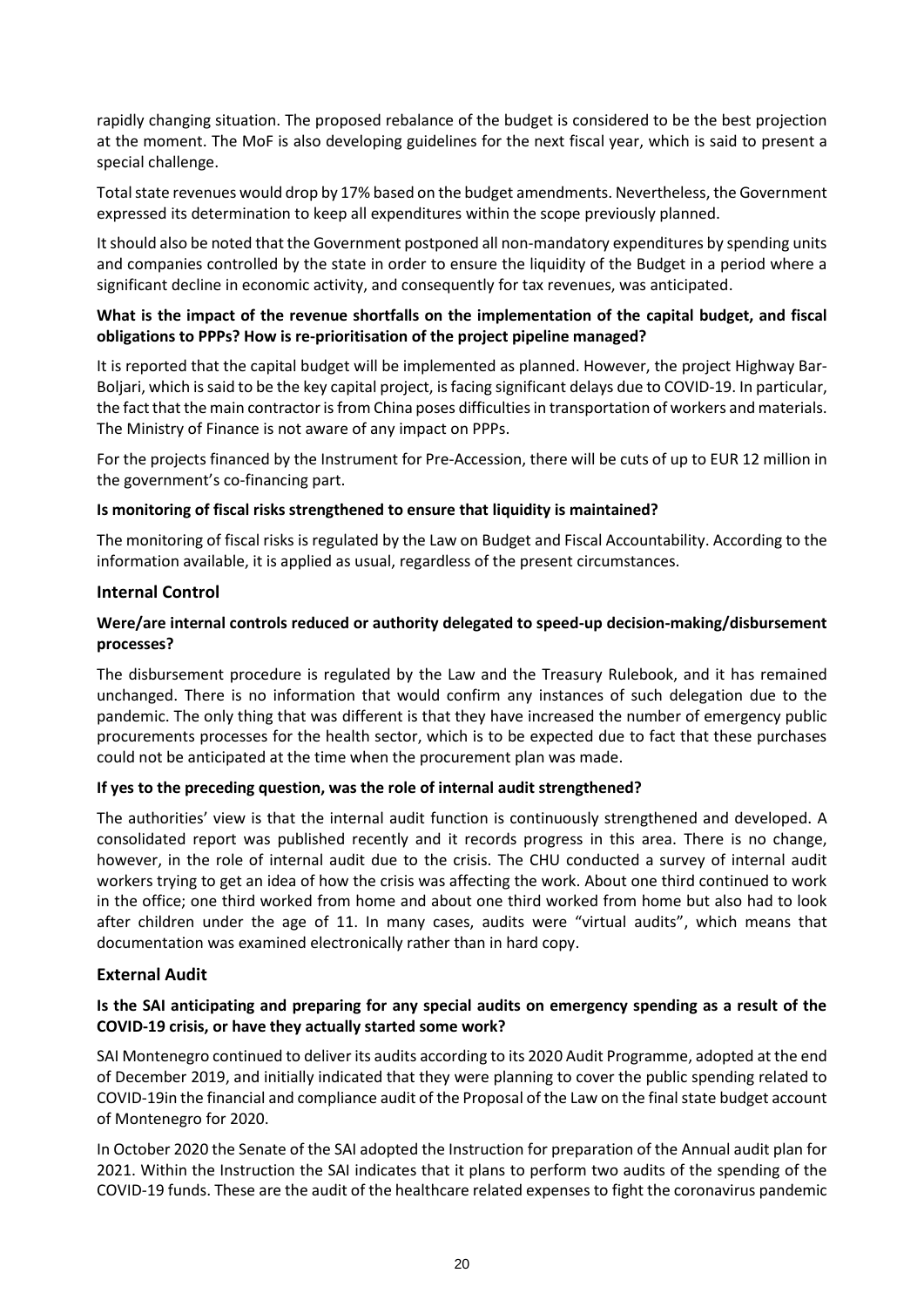within the annual audit of the 2020 final state budget account of Montenegro and a performance audit related to the efficiency and effectiveness of the spending of COVID-19 donated funds.

# **Does the SAI have the necessary capacity and resources to undertake such audits? If, not what are the key challenges they face?**

The SAI indicated they have the necessary capacity and resources to audit the public spending related to COVID-19 in the Audit of the Proposal of the Law on the final state budget account of Montenegro for 2020. As part of the SAI's draft budget proposal for 2021 the SAI has a specific sub-programme for the "Audit of COVID-19 spending funds" within the programme budget for "Performing audits".

# **Sources**

MoF - off the record answers by an official

State Audit Office

Budget revisions and estimates - [http://www.mif.gov.me/vijesti/226037/Crna-Gora-prilagodila-budzet](http://www.mif.gov.me/vijesti/226037/Crna-Gora-prilagodila-budzet-novim-okolnostima.html)[novim-okolnostima.html](http://www.mif.gov.me/vijesti/226037/Crna-Gora-prilagodila-budzet-novim-okolnostima.html)

Parliament - [http://www.skupstina.me/index.php/me/radna-tijela/odbor-za-ekonomiju-finansije-i](http://www.skupstina.me/index.php/me/radna-tijela/odbor-za-ekonomiju-finansije-i-budzet/item/4436-odrzana-117-sjednica-odbora-za-ekonomiju-finansije-i-budzet)[budzet/item/4436-odrzana-117-sjednica-odbora-za-ekonomiju-finansije-i-budzet](http://www.skupstina.me/index.php/me/radna-tijela/odbor-za-ekonomiju-finansije-i-budzet/item/4436-odrzana-117-sjednica-odbora-za-ekonomiju-finansije-i-budzet)

Transparency of donations - <https://www.coronainfocg.me/me/donacije>

propisinet.me - <https://bit.ly/31rirF7>

Bankar.me - [https://www.bankar.me/2020/06/24/skupstina-usvojila-rebalans-budzeta-prihodi-manji-za-](https://www.bankar.me/2020/06/24/skupstina-usvojila-rebalans-budzeta-prihodi-manji-za-17-odsto/)[17-odsto/](https://www.bankar.me/2020/06/24/skupstina-usvojila-rebalans-budzeta-prihodi-manji-za-17-odsto/)

Vijesti - [https://www.vijesti.me/vijesti/ekonomija/445165/za-vlast-predlozeni-rebalans-opravdan](https://www.vijesti.me/vijesti/ekonomija/445165/za-vlast-predlozeni-rebalans-opravdan-posljedica-korone-a-ne-loseg-planiranja)[posljedica-korone-a-ne-loseg-planiranja](https://www.vijesti.me/vijesti/ekonomija/445165/za-vlast-predlozeni-rebalans-opravdan-posljedica-korone-a-ne-loseg-planiranja)

Capital project Highway Bar-Boljare - [https://www.vijesti.me/vijesti/ekonomija/431898/auto-putem](https://www.vijesti.me/vijesti/ekonomija/431898/auto-putem-mozda-do-ljeta-2021-s4k5ixpv)[mozda-do-ljeta-2021-s4k5ixpv](https://www.vijesti.me/vijesti/ekonomija/431898/auto-putem-mozda-do-ljeta-2021-s4k5ixpv)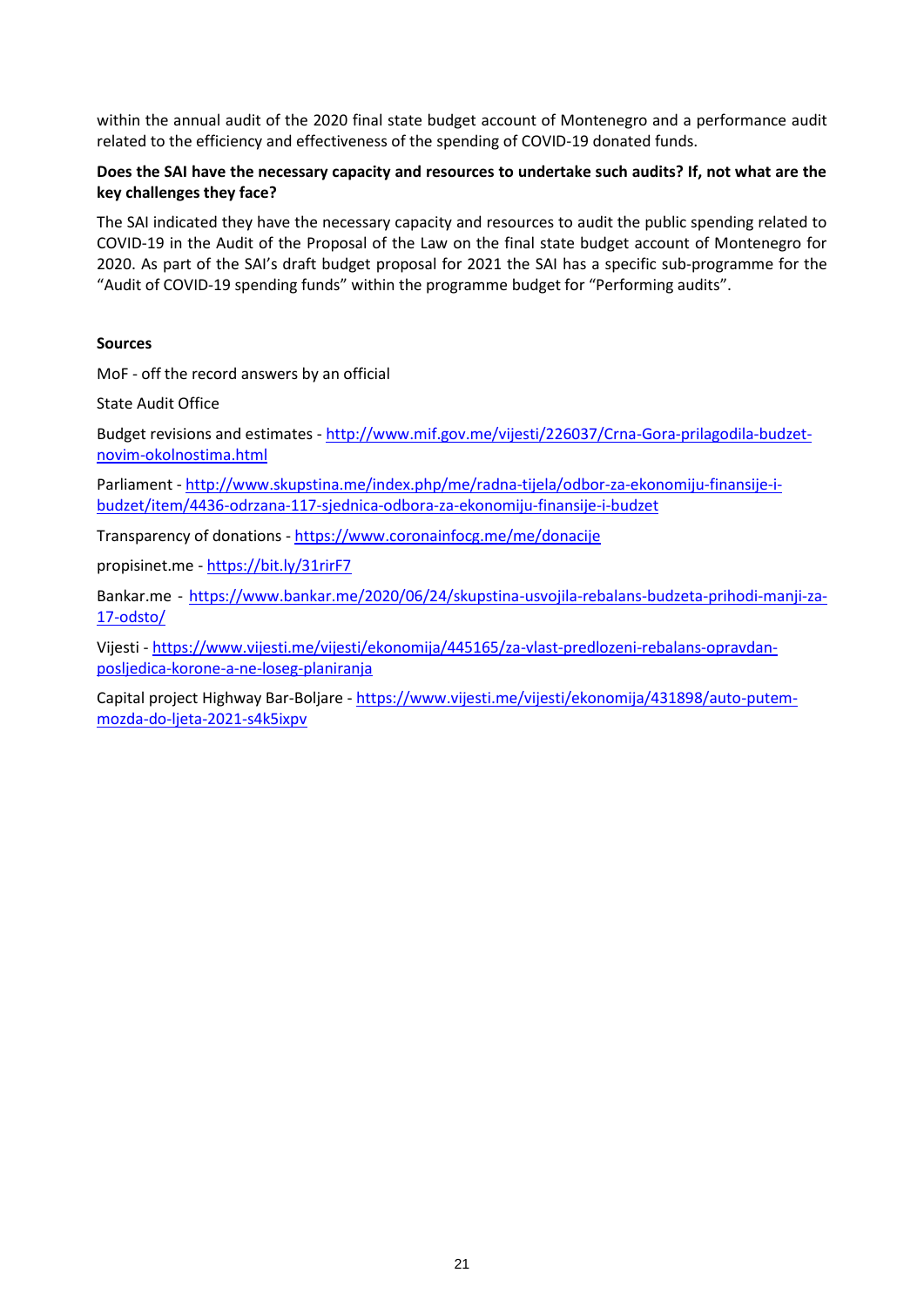# *Serbia*

# <span id="page-21-0"></span>**Introduction/Summary**

The fiscal measures introduced in Serbia were a mixture of on-budget and off-budget measures. The direct measures come to about 5.5% of GDP and are mainly focused on support to business and to employees who have been laid off due to the pandemic, as well as support to vulnerable members of society and increased healthcare spending. The off-budget measures are in the form of a state guarantee scheme for bank loans to SMEs, which is estimated at 1.0% of GDP. While the latter has no immediate impact on the budget, it has the potential to make an impact as guarantees are called in and so these measures should be closely monitored.

There is no evidence to demonstrate that internal control procedures have been systematically strengthened.

The SAI has continued to deliver its approved work plan for 2020 and so far has not undertaken any specific COVID-19 related audits. They have indicated that COVID-19 will be specifically addressed in the audit planning for 2021.

# **Budget Execution**

# **In budget revisions, were the national laws complied with and were amended budget proposals and finally adopted amendments published?**

Amendments to the budget were made in April 2020. On April 24 2020, the Government passed the *Decree on Amendments to General Revenues and Receipts and Expenditures of the Budget of the Republic of Serbia for 2020*. This was done in the form of government regulations and not in line with the standard parliamentary procedure. Other related acts were also adopted.

These measures were later (29 April and 6 May 2020) verified in the National Assembly by adopting a specific law (Law on Confirming Regulations adopted by the Government and President during the State of Emergency). Adopted amendments were published on the web page of the Government dedicated to the ongoing pandemic.

Laws on the approval of adopted regulations, and their duration, available here: <http://www.parlament.gov.rs/upload/archive/files/cir/pdf/zakoni/2020/531-20.pdf>

<http://www.parlament.gov.rs/upload/archive/files/cir/pdf/zakoni/2020/556-20.pdf>

All measures, including the above-mentioned laws, are available here: [https://www.pravno-informacioni](https://www.pravno-informacioni-sistem.rs/fp/covid19)[sistem.rs/fp/covid19](https://www.pravno-informacioni-sistem.rs/fp/covid19)

#### **Is all crisis-related expenditure on-budget?**

According to the opinion of the Fiscal Council, an independent state institution in charge of securing credibility of fiscal policy, crisis-related expenditures are mostly prescribed within the budget revisions.

Some of the budget lines, such as one-time benefits to adult citizens in the amount of EUR 100, are evaluated as being a major mistake. RSD 60 billion have been allocated for this measure, and the Council had advised against it.

Also, the measures concerning loans from the international financial institutions are described as unnecessary, according to the Fiscal Council.

#### **Is the revised budget realistic?**

According to the Fiscal Council, the adopted budget revisions were necessary and were based on the best possible projections at this time, although it was a temporary measure forced on the Government with the main goal being timely implementation of the crisis measures. However, it is unlikely that these projections of revenues and expenditures will be fully achieved, as it appears that the pandemic will last for far longer than anticipated and additional amendments can be expected.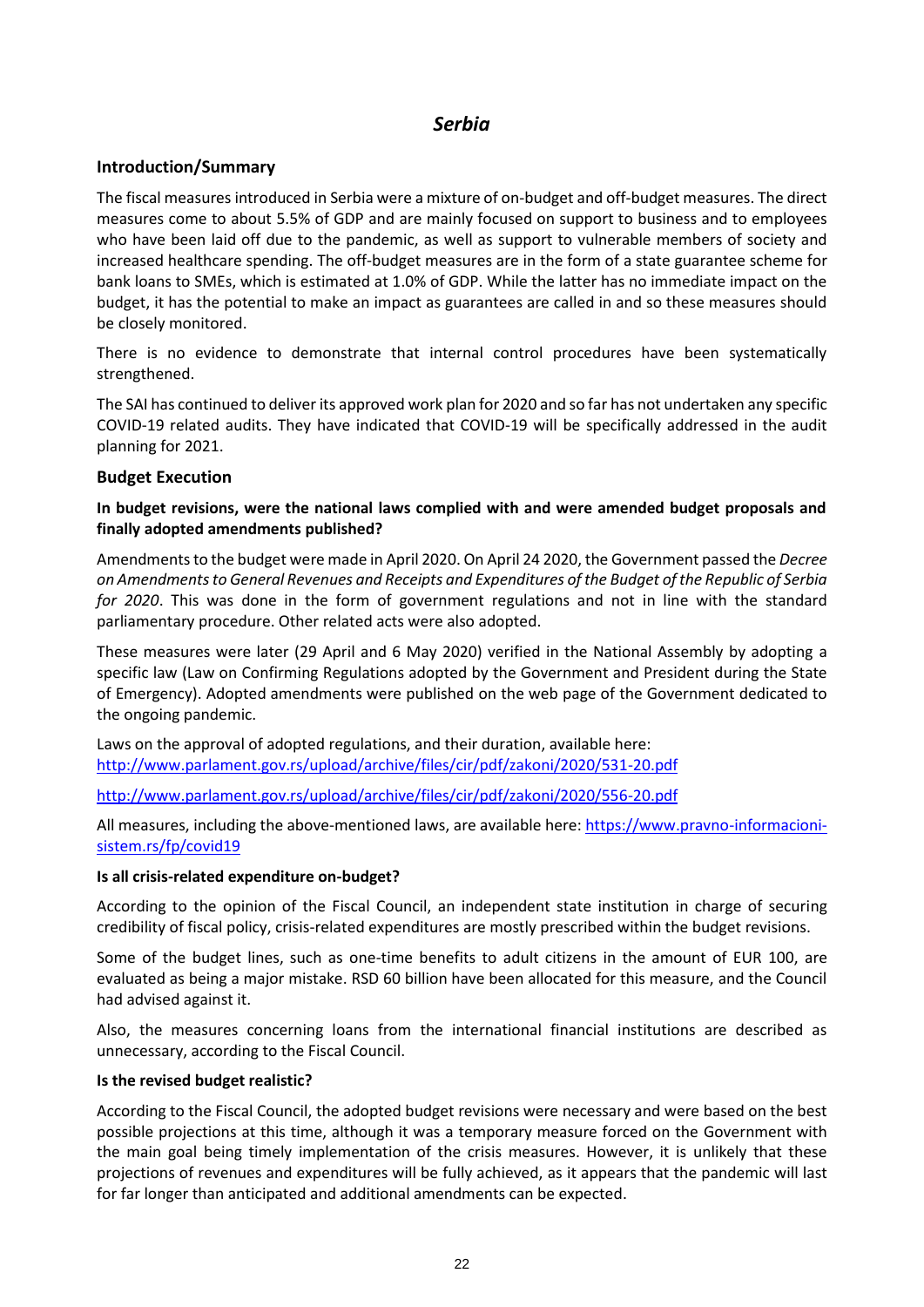The adjusted budget plans a deficit of RSD 381 billion (7% of GDP) but this estimate remains unreliable. The amendments envisage RSD 70 billion less revenue compared to the initial Budget Law and an increase in expenditures of more than RSD 290 billion.

# It should be noted that the measures, which the Serbian authorities introduced, were broadly endorsed by the IMF in a post-mission (Virtual mission) statement on 3 July; see [https://www.imf.org/en/News/Articles/2020/07/02/pr20253-serbia-imf-staff-completes-a-virtual](https://www.imf.org/en/News/Articles/2020/07/02/pr20253-serbia-imf-staff-completes-a-virtual-review-mission)[review-mission](https://www.imf.org/en/News/Articles/2020/07/02/pr20253-serbia-imf-staff-completes-a-virtual-review-mission)

# **What is the impact of the revenue shortfalls on the implementation of the capital budget, and fiscal obligations to PPPs? How is re-prioritisation of the project pipeline managed?**

The Fiscal Council estimates that reductions in capital expenditure were justified and generally well estimated. Extraordinary financing of the health system and other conditions determined these reductions. Expenditures are projected at RSD 154 billion, about RSD 45 billion less than originally planned. The largest decrease, of around RSD 20 billion, is recorded in the budget for the construction of traffic infrastructure (including expenditures for land expropriation). The impression is that the implementation of capital projects that were not deemed urgent or ones that in the existing, extraordinary circumstances could not be carried out on time (due to difficulties in imports, slower procurement, limited movement of workers, etc.) have been delayed. The adjusted budget envisages slower construction of road and railway infrastructure, which will extend the deadlines for the completion of works. Some projects already have been postponed to next year (e.g. construction of New Belgrade - Surcin highway), while a smaller scope of work is planned for other projects (e.g. Belgrade bypass, Belgrade-Budapest high-speed railway, Preljina-Požega highway).

# **Is monitoring of fiscal risks strengthened to ensure that liquidity is maintained?**

According to the information available, no additional monitoring mechanism was established or strengthened. However, the Ministry of Finance has been working to strengthen its fiscal monitoring capacities with the support of the IMF, even before the pandemic. They are particularly focusing on credit guarantees to SOEs.

# **Internal Control**

# **Were/are internal controls reduced or authority delegated to speed-up decision-making/disbursement processes?**

The executed adjusted Budget defines new priorities for budget execution during the state of emergency and after the termination of the state of emergency. The Government and the competent ministries have adopted appropriate legal acts for the implementation of certain new activities and measures in accordance with the amended budget. Special acts have been adopted to move the deadlines for submitting annual financial reports of public funds beneficiaries and users of funds of organisations for compulsory social insurance.

Procedures for budget execution have not been changed (treasury execution system), nor procedures for public procurement due to COVID-19. The PPL in place at the time of COVID-19 had provisions covering cases of natural disasters or technical/technological accidents whose consequences imperil lives or health of people or the environment. It also provided a definition of natural disaster to include an epidemic of contagious diseases (Article 131a). However, at the beginning of July, a new PPL became effective with the aim of further improving this area by creating better transparency. This was not connected to COVID-19, however, as this law had been under preparation for some time.

The presence of employees in budget users is organised in a way that provides the necessary minimum for maintaining the work process, and part of the activities is redirected to "work from home". In case of need, when certain managers or employees are absent, decisions on replacement were made, which included authorisations to perform certain activities.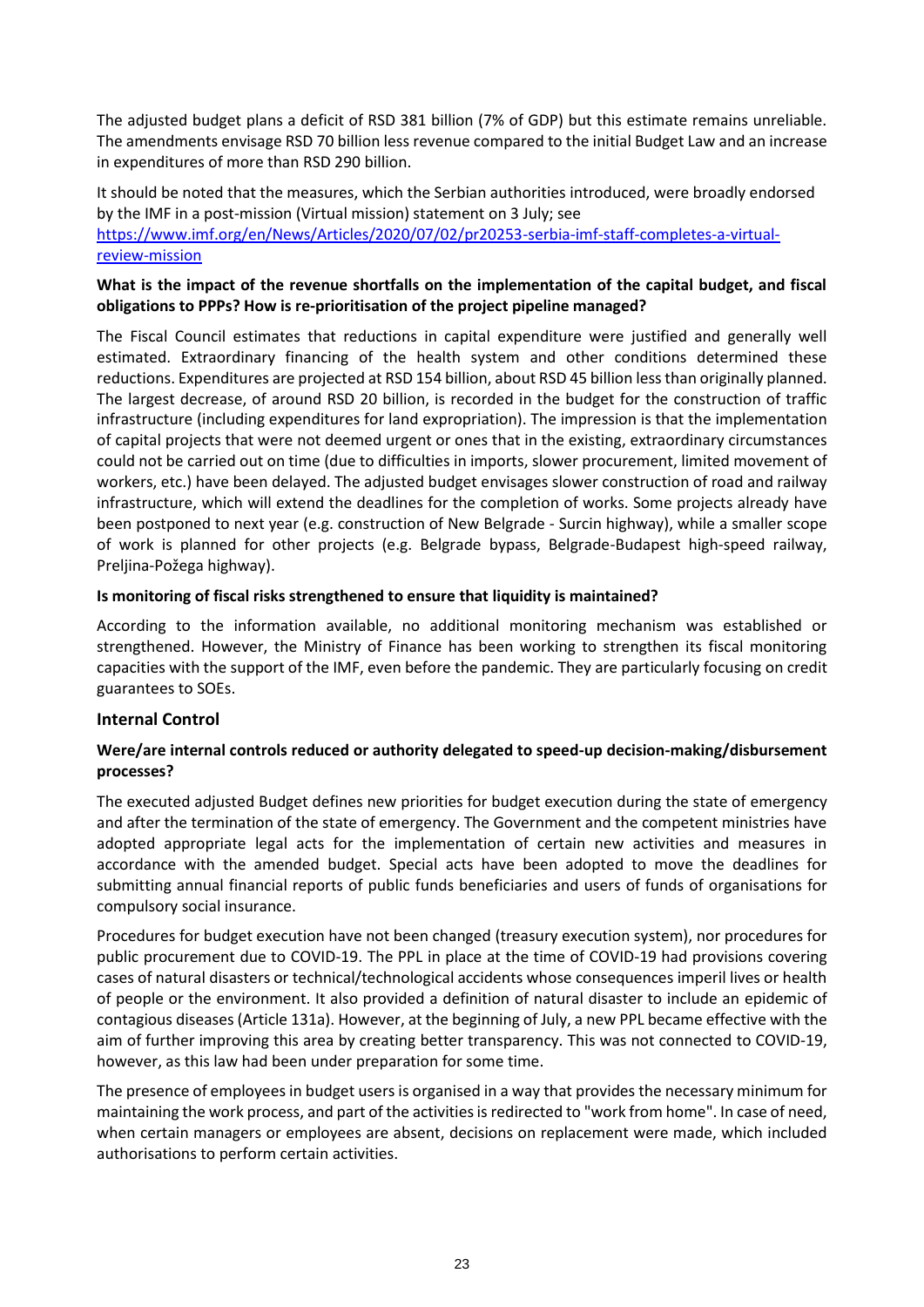# **If yes to the preceding question, was the role of internal audit strengthened?**

In accordance with the stated budget changes and the priorities of the work of budget users, the work plans of the internal audit units were changed (the business risks of the budget user were modified). This meant that the internal audit responded to the changing circumstances but does not mean that the role was strengthened. There is no evidence to suggest it was either strengthened or weakened.

### **External Audit**

# **Is the SAI anticipating and preparing for any special audits on emergency spending as a result of the COVID-19 crisis, or have they actually started some work?**

The SAI is currently executing its 2020 Audit Programme and has not been undertaking any specific COVID-19 related work. They plan to pay special attention to the topic of public spending related to COVID-19 through financial, compliance or performance audits when developing their 2021 Audit Programme.

# **Does the SAI have the necessary capacity and resources to undertake such audits? If, not what are the key challenges they face?**

The SAI indicated it has the necessary capacity and resources. They would welcome events to discuss and exchange of experiences (short workshops or similar) in order to be better prepared for executing COVID-19 related audits.

#### **Sources**

State Audit Institution

SEE news:

- <https://seenews.com/news/serbia-may-again-revise-state-budget-in-2020-pm-699384>

- [https://seenews.com/news/serbias-govt-increases-projected-2020-budget-deficit-due-to-coronavirus](https://seenews.com/news/serbias-govt-increases-projected-2020-budget-deficit-due-to-coronavirus-crisis-696539)[crisis-696539](https://seenews.com/news/serbias-govt-increases-projected-2020-budget-deficit-due-to-coronavirus-crisis-696539)

Economic Measures Programme Aimed at Reducing the Negative Effects Caused by the Coronavirus Pandemic, Ministry of Economy, Government of the Republic of Serbia,<https://bit.ly/2YIdvKj>

Review of the Government's Regulation on Budget Revision, Fiscal Council[, https://bit.ly/3dIreoE](https://bit.ly/3dIreoE)